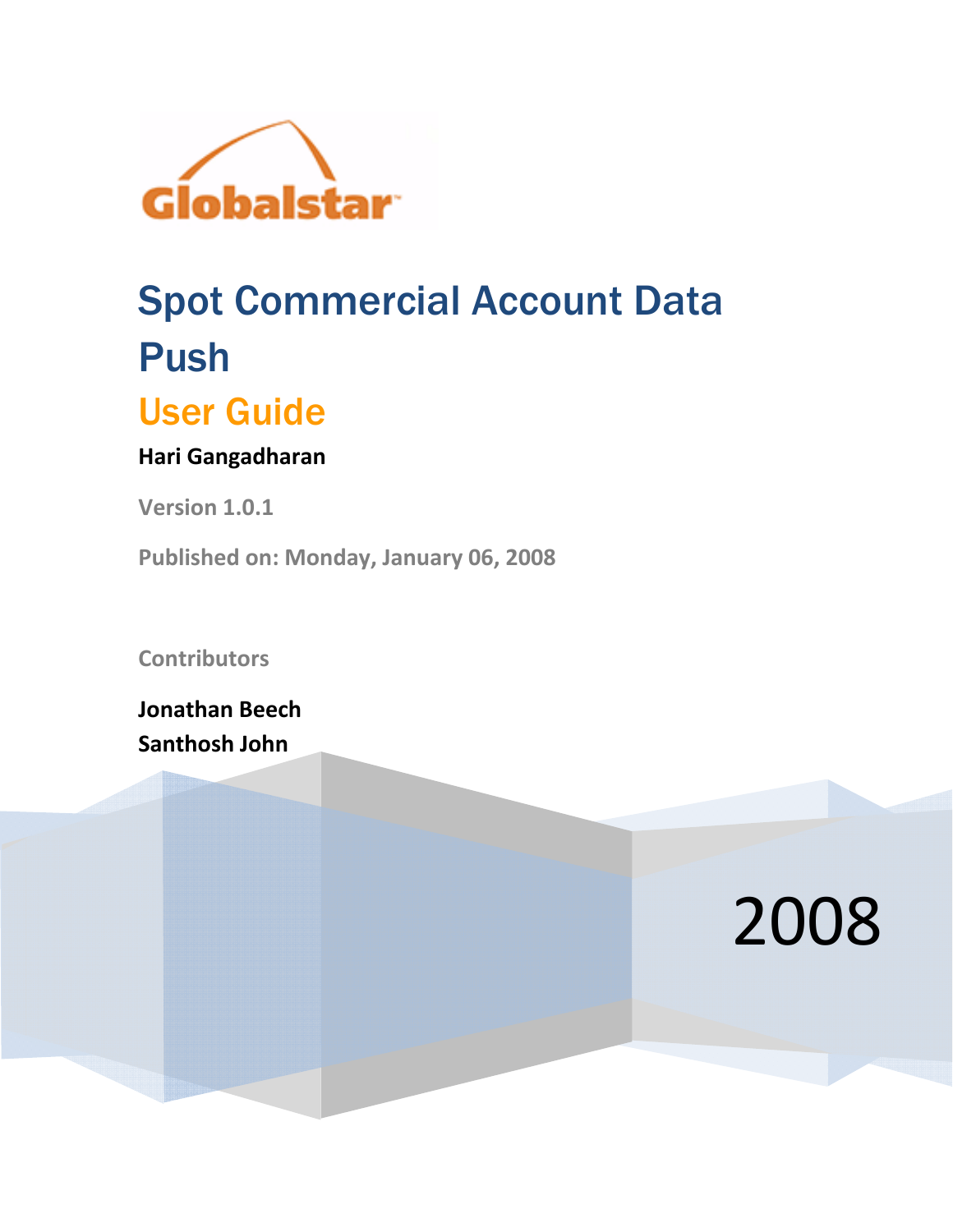*THIS PAGE INTENTIONALLY LEFT BLANK*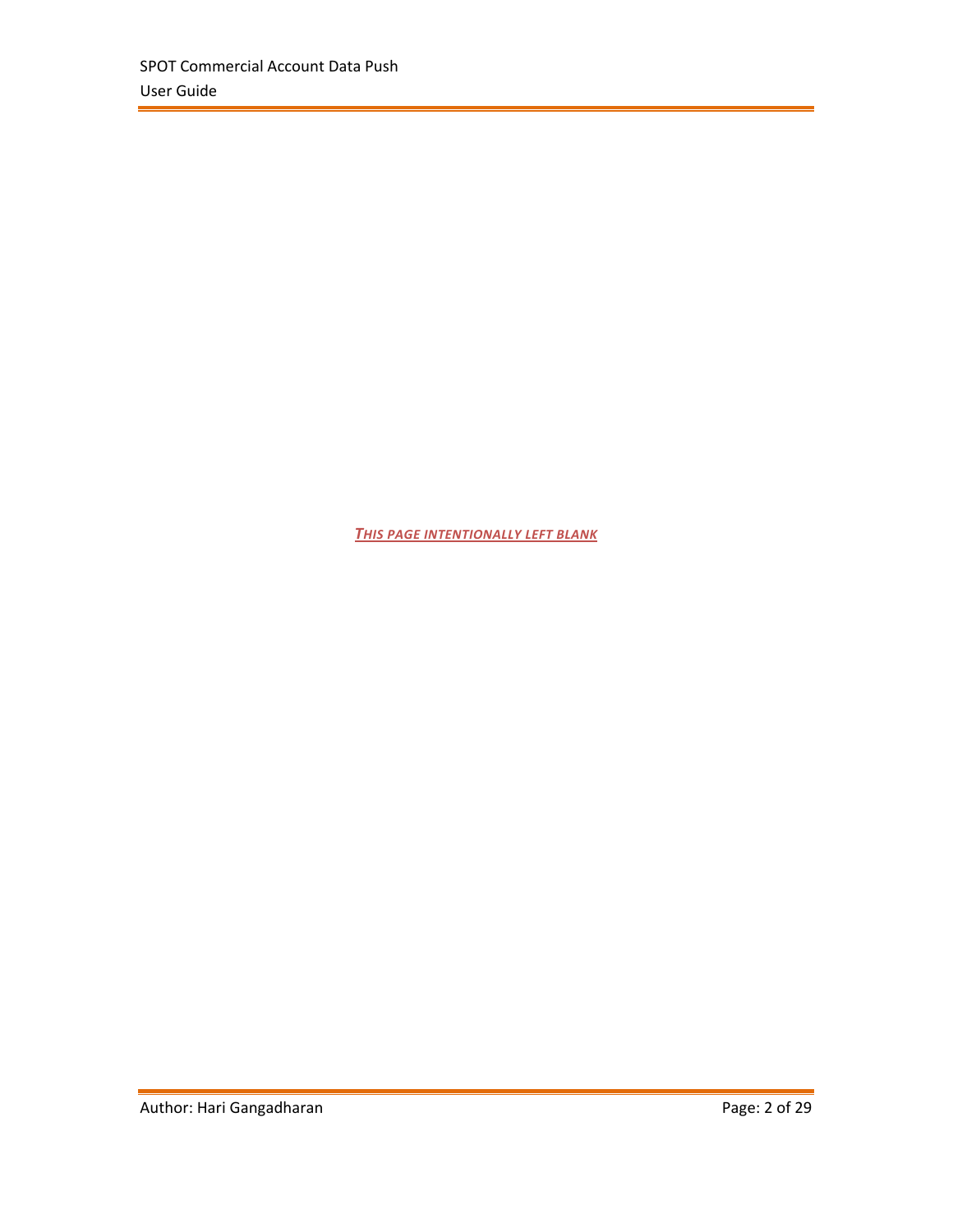## **Table of Contents**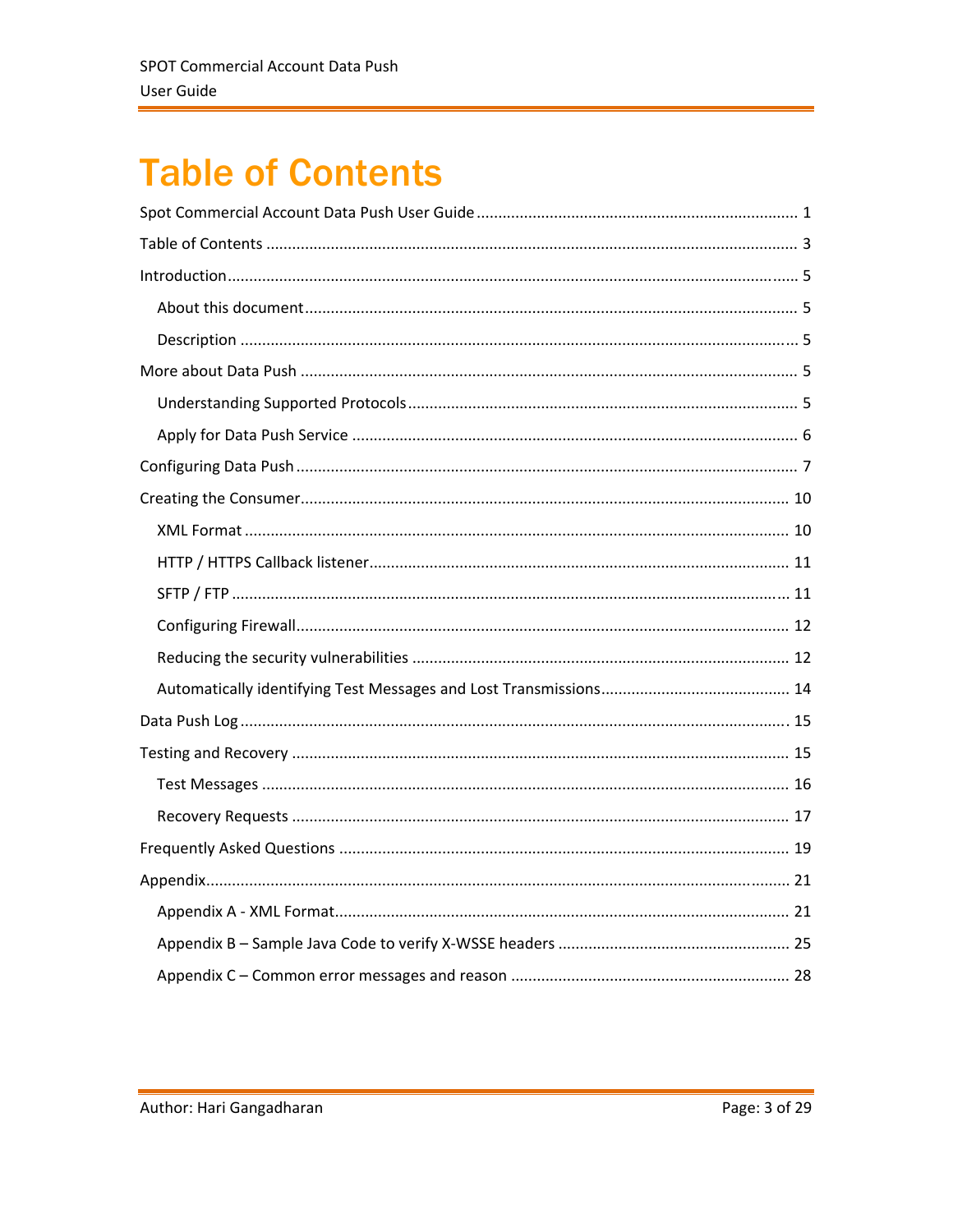*THIS PAGE INTENTIONALLY LEFT BLANK*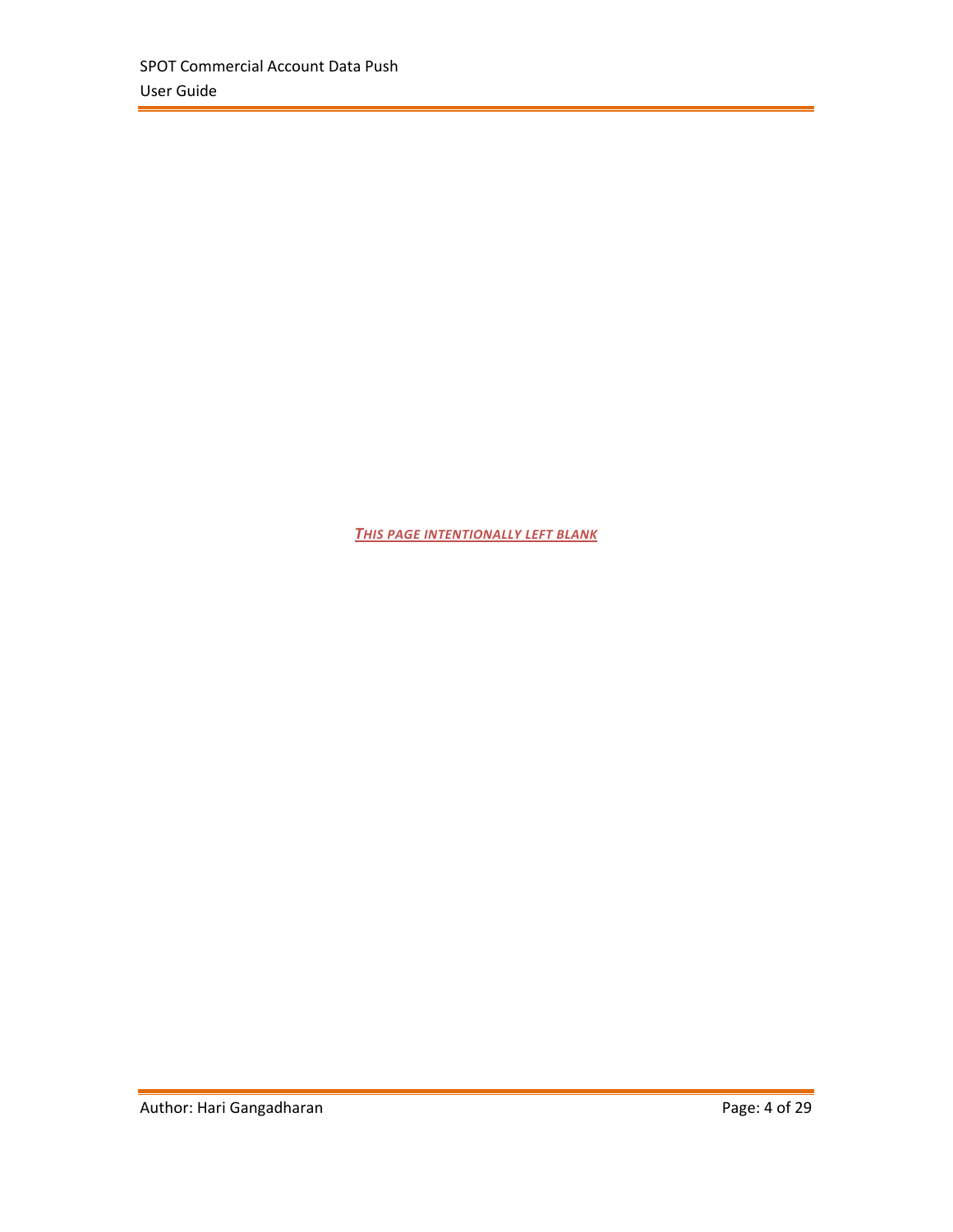## Introduction

### About this document

This document explains the process required to setup the SPOT message data transfer between the SPOT servers and the SPOT customer's servers. This data transfer service is owned and operated by SPOT and will be referred to as SPOT Data Push Service or simply as the Data Push Service in the remainder of this document. This document is intended for the users of the SPOT Data Push Service. Some sections are indented for designers and programmers who write applications that consume data from SPOT Data Push Service.

**THE KEY WORDS "MUST", "MUST NOT", "REQUIRED", "SHALL", "SHALL NOT", "SHOULD", "SHOULD NOT", "RECOMMENDED", "MAY", AND "OPTIONAL" IN THIS DOCUMENT ARE TO BE INTERPRETED AS DESCRIBED IN RFC 2119** [http://www.ietf.org/rfc/rfc2119.txt].

### **Description**

SPOT Data Push Service is designed for SPOT customers that have more than one SPOT unit in their account and require the messages be transferred to their servers as and when they arrive. Data Push uses eXtended Markup Language (XML) to transfer the messaging data. This service only pushes the incremental data periodically and will retry for a set period of time (called as Data Push Retry Duration) if the customer's service is unavailable.

Customers of the SPOT data push service will have the ability to login to the SPOT account pages and update the Data Push Service properties like where the data is to be sent. They will also have the ability to send mock test data, do data recovery and to look at the data transfer errors without the help of SPOT technical support.

## More about Data Push

### Understanding Supported Protocols

SPOT Data Push service currently supports data transfer using the following protocols and the customer must choose one of the following protocols. Additional requirements for each protocol are provided in following sections.

1. **Hyper Text Transfer Protocol / Hyper Text Transfer Protocol Secure (HTTP / HTTPS)** – SPOT Data Push service will POST an XML file on a Callback listener Web application. Customer must maintain an Internet accessible Web application that receives XML file.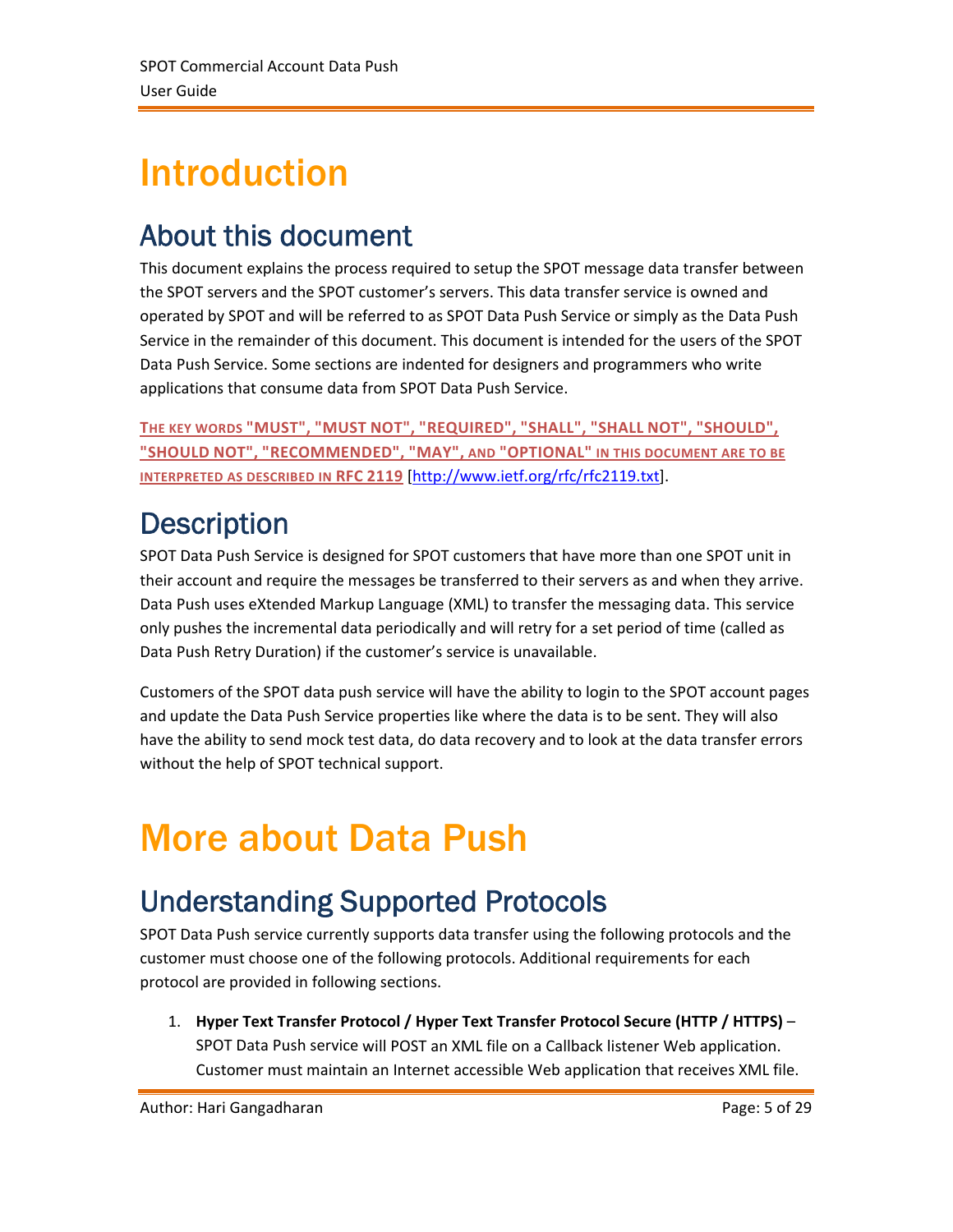The customer must provide through the Data Push Setup page, the full URL of this service.

**NOTE:** HTTP protocol is not secure and hence it is not recommended. If the protocol is HTTPS then customer must make sure that the certificate used in the server is from a valid Root Certification Authority like Verisign or Thawte. SPOT will not support self‐ signed certificates.

- 2. **Secure File Transfer Protocol (SFTP)** Customer must maintain an internet accessible server with SFTP service enabled. SPOT will put message data as XML files in the directory specified by the user. In this case Customer must provide in the Data Push Setup page, the hostname of the server, the user name and the password to access the server using SFTP and the directory to which the files are to be sent to.
- 3. **File Transfer Protocol (FTP)** This protocol is not recommended due to the security risks. Hence customers should consider using SFTP or HTTPS instead of FTP. If FTP is chosen as the protocol, then customer must maintain a server accessible from SPOT network or Internet. This server must have the FTP service enabled. Above this customer must enter in the Data Push Setup page, the hostname of the server, the username and password to access server using FTP and the directory to which the files are to be sent to.

SPOT has plans to support more protocols in the future. Request to support other protocols may be made to the SPOT product team.

## Apply for Data Push Service

After choosing the protocol, the following are to be completed by the customer before the SPOT Data Push Service can be enabled:

• Enable Data Push Feature in the account by signing the SPOT Commercial Data Access Agreement and paying the setup fee. Contact SPOT Product team on more information on this.

SPOT Product team will convert the customer as a Commercial Data Push Customer and will communicate that to the customer. At that time customer has to configure the Data Push by providing the customer's service information in SPOT Account login, https://login.findmespot.com. To learn more about how to configure the Data Push service, refer Sec. "Configuring Data Push".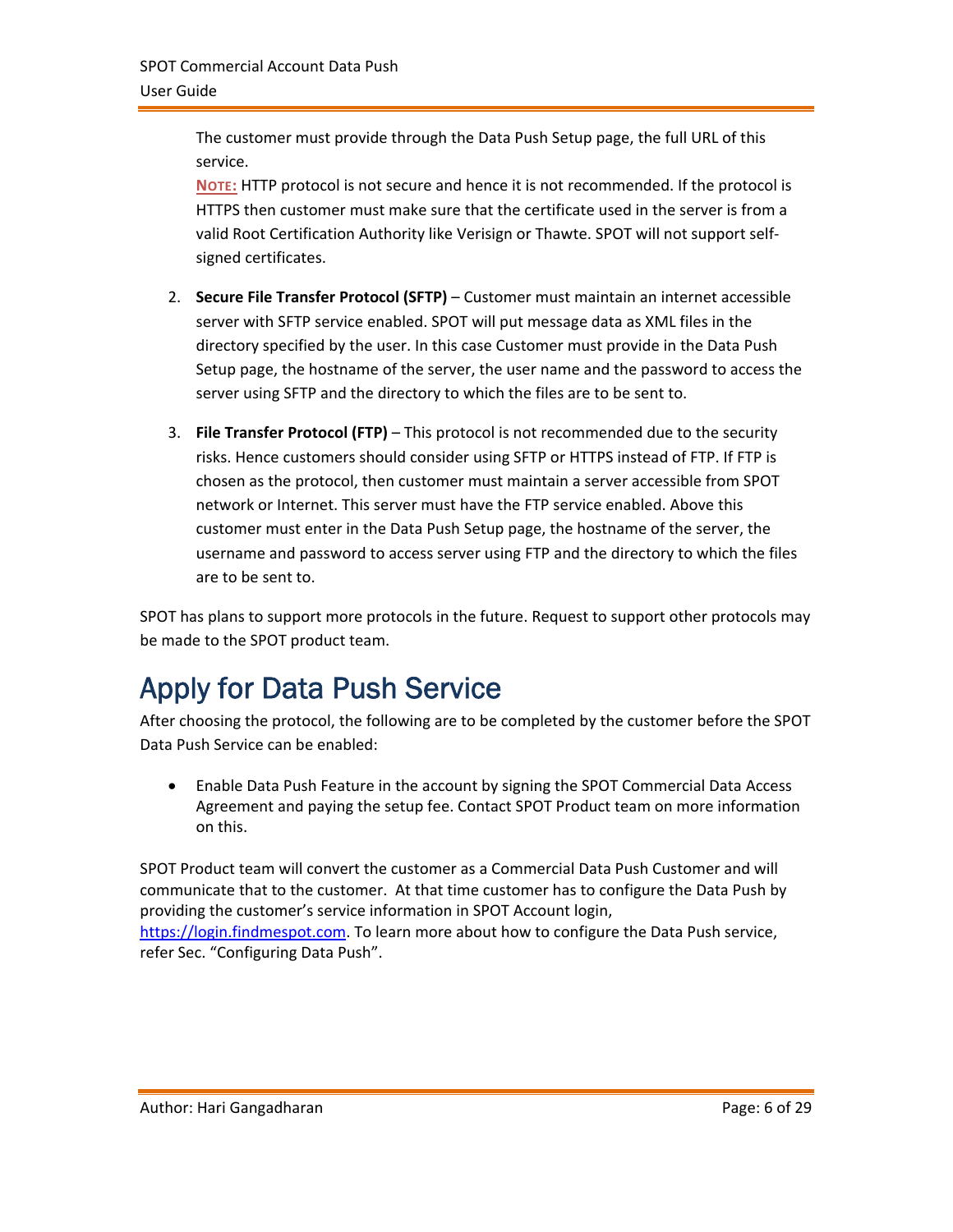## Configuring Data Push

Once the SPOT Data Push is enabled in the customer's account, the customer gets access to the SPOT API tab and the web pages in them. When a customer clicks on SPOT API tab, the Data Push Setup page is shown as default. If the customer has not completed the setup of the Data Push, a message is shown indicating that the Data Push configuration is not complete.

**FIGURE 1 – DATA PUSH SETUP PAGE (ACCOUNT NOT YET CONFIGURED)**

| °dp°                                                        | LIVE`TO TELL ABOUT IT™<br>SPOT. THE WORLD'S FIRST SATELLITE MESSENGER                                                                                                                                                                                                                                                                                                                                                                                                                                   | Welcome-Hari<br>Logout                                                                                                                                                     |
|-------------------------------------------------------------|---------------------------------------------------------------------------------------------------------------------------------------------------------------------------------------------------------------------------------------------------------------------------------------------------------------------------------------------------------------------------------------------------------------------------------------------------------------------------------------------------------|----------------------------------------------------------------------------------------------------------------------------------------------------------------------------|
| <b>Data Push Setup</b>                                      | <b>Messages</b><br>Account<br><b>Messengers</b>                                                                                                                                                                                                                                                                                                                                                                                                                                                         | Share<br><b>SPOT API</b>                                                                                                                                                   |
| Setup for SPOT Data Push<br>Internet).<br>Data Push Log     | Your Data Push Account is not yet configured<br>This screen allows you add or edit the information of the service to which the message data is to<br>be pushed by SPOT. Please make sure that your service is accessible from SPOT (or the<br>Forward 911 to me<br>▽<br>■ Protocol --Select One--<br>$\ddotmark$<br>--Select One--<br>Update File Transfer Protocol (FTP)<br>Hyper Text Transfer Protocol (HTTP)<br>Hyper Text Transfer Protocol Secure (HTTPS)<br>Secure File Transfer Protocol (SFTP) | <b>Download User Guide</b><br>First read our User<br>Guide. Adobe Acrobat®<br>Reader is required to<br>view the User Guide<br>Data Push User<br>$\frac{1}{\sqrt{2}}$ Guide |
| $-More - V$<br>Show<br>Time (US/Pacific)<br><b>Severity</b> | Text<br><b>Message</b>                                                                                                                                                                                                                                                                                                                                                                                                                                                                                  |                                                                                                                                                                            |
| No messages were found                                      | THERE IS LIFE AFTER CELL PHONE SIGNALS DIE<br>Copyright @ 2007 SPOT Inc.<br>Tell us what you think   Contact Customer Care   Terms and Conditions                                                                                                                                                                                                                                                                                                                                                       |                                                                                                                                                                            |

Initially the customer has to choose the protocol for the Data Push Service. To know more about the protocols supported by the Data Push Service, please refer Sec. "Understanding Supported Protocols".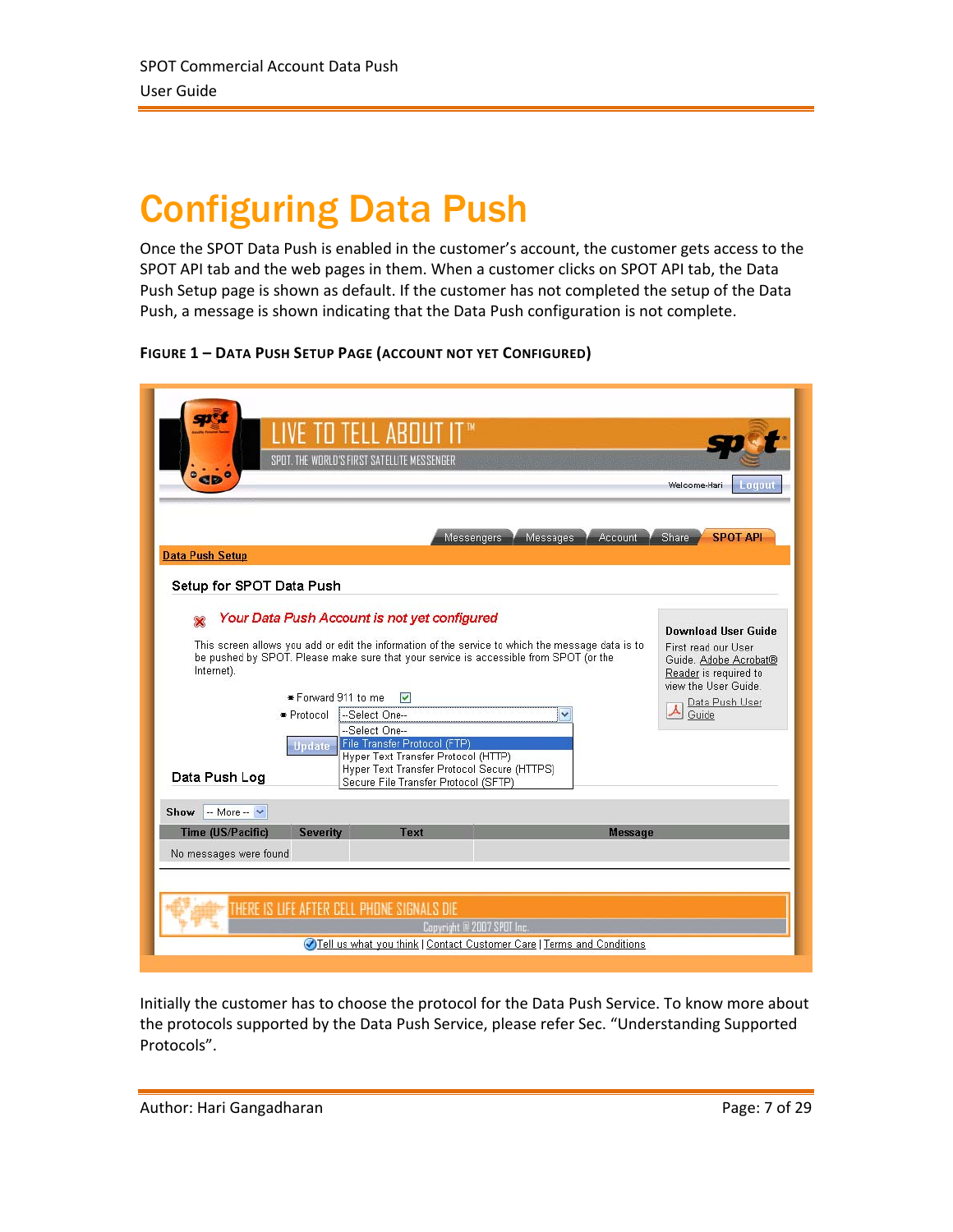Once a protocol is chosen, the customer will be prompted to enter additional configuration options pertaining to that protocol. For example, if FTP is chosen, the customer is asked to enter the FTP host name, port number, user name, password and directory to which the files are to be sent. In case of HTTP / HTTPS, the customer is prompted for the URL of the customer's callback service.

#### **FIGURE 2 – DATA PUSH SETUP PAGE (ENTERING PROTOCOL SPECIFIC INFORMATION)**

#### Setup for SPOT Data Push

This screen allows you add or edit the information of the service to which the message data is to be pushed by SPOT. Please make sure that your service is accessible from SPOT (or the Internet).

|               | ■ Forward 911 to me                                                                        | M                            |   |
|---------------|--------------------------------------------------------------------------------------------|------------------------------|---|
|               | $\bullet$ Protocol                                                                         | File Transfer Protocol (FTP) | ▿ |
|               | Please enter your FTP / SFTP server details.<br>■ Host Name<br>$\bullet$ Port<br>■ User ID | 21                           |   |
|               | ■ Password<br>■ Directory                                                                  |                              |   |
| Data Push Log | <b>Cancel</b><br>Update                                                                    |                              |   |

Once the needed information is entered and the "Update" button is pressed to confirm the entry, a message indicating the completion of configuration is shown. Also, at this point the customer will be shown the following:

- The customer token
- The customer secret token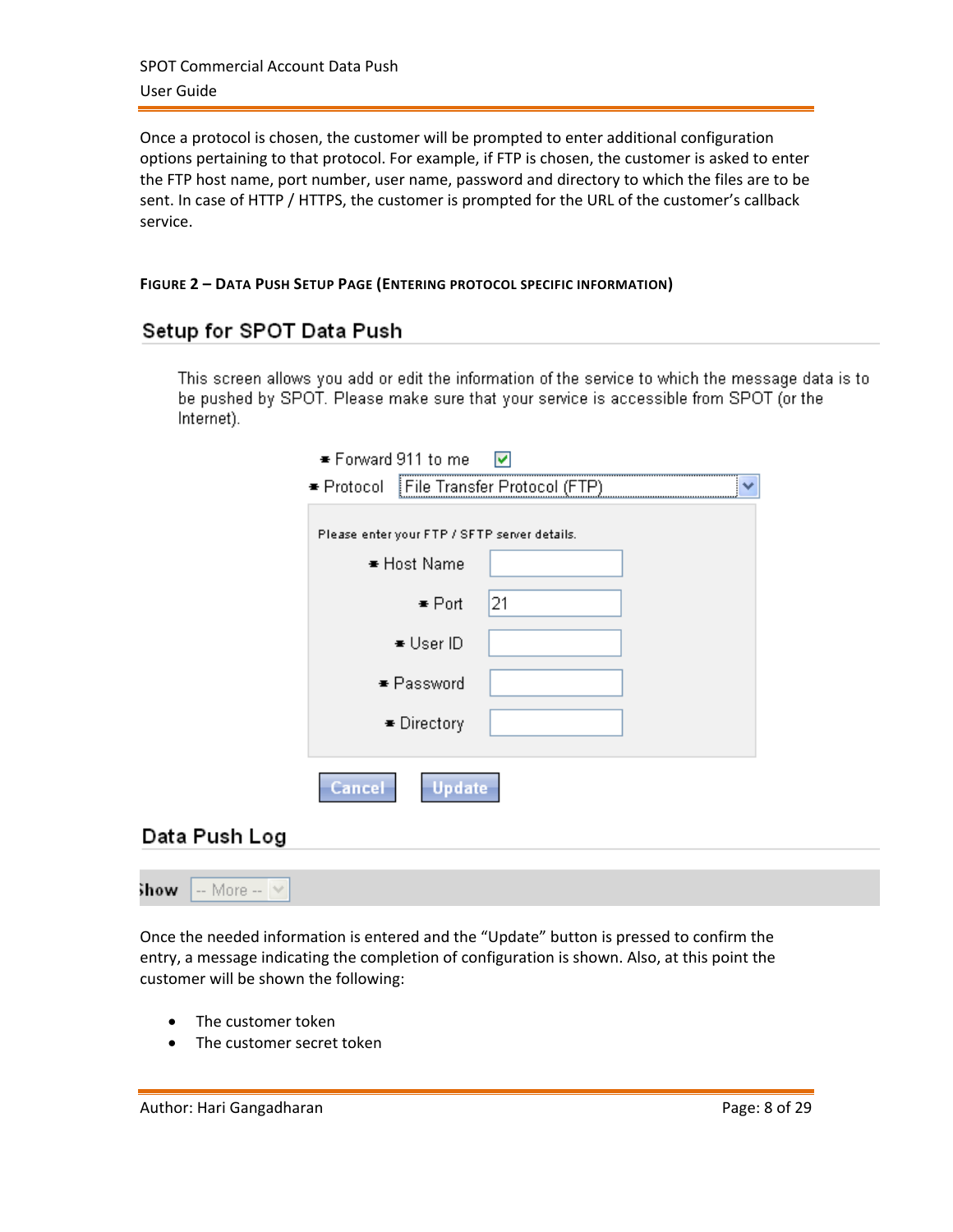These tokens are applicable mainly for the HTTP/HTTPS protocols and are not needed for FTP or SFTP. These are used to reduce replay attacks if HTTP/HTTPS are used as the data transfer protocol. The X‐WSSE headers are created using these tokens. Sec. "Reducing the security vulnerabilities" provides more information on how to secure the Callback service.

| °dp°<br>Data Push Setup Data Push Test   Data Push Recovery                                  |                 | TELL ABOUT IT™<br>SPOT. THE WORLD'S FIRST SATELLITE MESSENGER<br><b>Messengers</b>                                     | Welcome-Hari<br>Account<br>Share<br>Messages                                                                      | Logout<br><b>SPOT API</b>                           |
|----------------------------------------------------------------------------------------------|-----------------|------------------------------------------------------------------------------------------------------------------------|-------------------------------------------------------------------------------------------------------------------|-----------------------------------------------------|
| Setup for SPOT Data Push                                                                     |                 |                                                                                                                        |                                                                                                                   |                                                     |
| Information                                                                                  |                 | Your service information has been updated successfully. -                                                              |                                                                                                                   |                                                     |
|                                                                                              |                 | Data Push Account setup complete                                                                                       |                                                                                                                   |                                                     |
| <b>Callback Service</b><br>Forward 911 to me<br><b>Customer Token</b><br><b>Secret Token</b> | true            | ftp://hari@ruby:21//home/mama?password=hello<br>cd538a3f-5a63-375d-ad20-ffcfe99e7832<br>EKRGLJQpLYCfYChElo9kG1pU7WZzvj | First read our User<br>Reader is required to<br>view the User Guide.                                              | <b>Download User Guide</b><br>Guide. Adobe Acrobat® |
|                                                                                              | Edit            |                                                                                                                        | $\frac{\lambda}{\text{Guide}}$                                                                                    | Data Push User                                      |
| Data Push Log                                                                                |                 |                                                                                                                        |                                                                                                                   |                                                     |
| $-$ More $ \vee$<br>Show                                                                     |                 |                                                                                                                        |                                                                                                                   |                                                     |
| Time (US/Pacific)                                                                            | <b>Severity</b> | Text                                                                                                                   | <b>Message</b>                                                                                                    |                                                     |
| 12/01/2008 05:10:34 PM                                                                       | <b>INFO</b>     | Delivery details updated                                                                                               | Account updated. Current Route: ftp://hari@ruby:21//home<br>/mama?password=hello Forward 911 to Customer: ENABLED |                                                     |

#### **FIGURE 3 – DATA PUSH SETUP COMPLETE**

Once the setup is complete, the customer will have access to two more sub-tabs, the Data Push Test and Data Push Recovery. These sub‐tabs provide access to the Data Push Test Tool and Data Push Recovery Tool respectively. For more information on these tools refer Sec. "Testing and Recovery".

Next step will be to create a service to consume the data. The details are available in Sec. "Creating the Consumer".

**Note:** It is also important that the customer tests the SPOT's connection to the customer's server (hereafter referred as **route**) by sending test data with the help of the Data Push Test Tool. This is to be repeated any time the customer changes the protocol or service information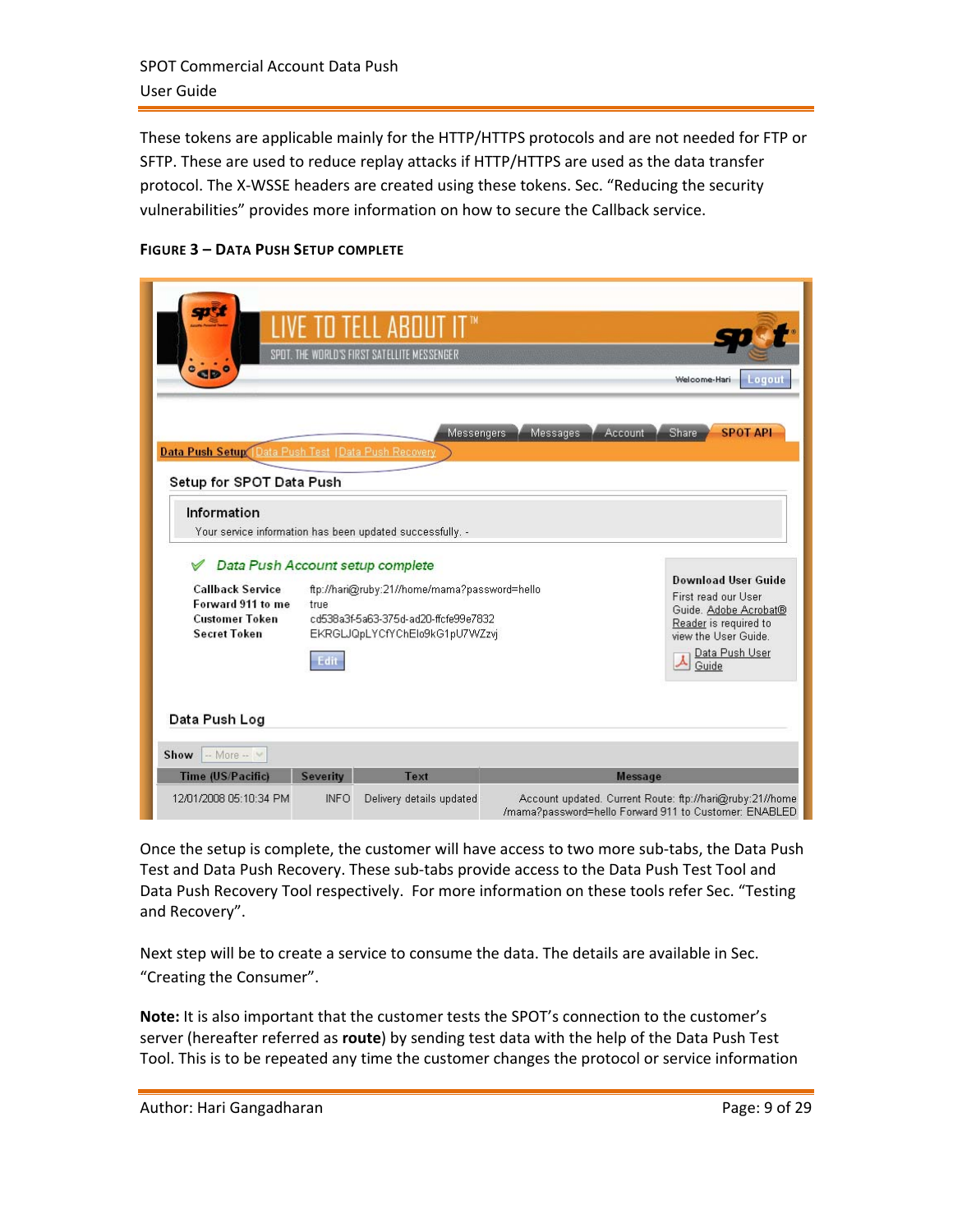in the Data Push Setup screen. Otherwise it may take hours before the data push service starts using the new values. Refer Sec. "Test Messages" for more information on testing the routes.

## Creating the Consumer

### XML Format

The XML is structured such a way to send multiple messages in a single transfer. Refer to the XML sample and XML schema in the Appendix A ‐ XML Format. The following are the description of each and every data element in the XML:

| <b>Element Name</b> | <b>Type</b>     | <b>Description</b>                                                                                                                                  |
|---------------------|-----------------|-----------------------------------------------------------------------------------------------------------------------------------------------------|
| messageList         | <b>XML Root</b> | This is the root element of the XML                                                                                                                 |
| header              | Complex Type    | The header element contains the error information<br>and other header fields.                                                                       |
| totalCount          | Numeric         | Contains the number of messages in this request                                                                                                     |
| mode                | <b>String</b>   | LIVE indicates LIVE data or data that is transmitted<br>from the Messenger. "TEST" and "RECOVERY" for<br>customer initiated test and data recovery. |
| desc                | <b>String</b>   | A Description of the transfer (currently not used)                                                                                                  |
| errors              | Complex Type    | Contains error information if present. This is<br>currently not used.                                                                               |
| message             | Complex Type    | Represents a single message - this can repeat<br>multiple times (as many as the count in totalCount<br>element).                                    |
| Id                  | <b>Numeric</b>  | This will be a unique identifier for the message. For<br>customer generated test data, this will be the Test<br>ID.                                 |
| esn                 | <b>String</b>   | The ESN# of the messenger that sent this message.                                                                                                   |
| esnName             | <b>String</b>   | The Alias (or Name) of the messenger that sent this<br>message.                                                                                     |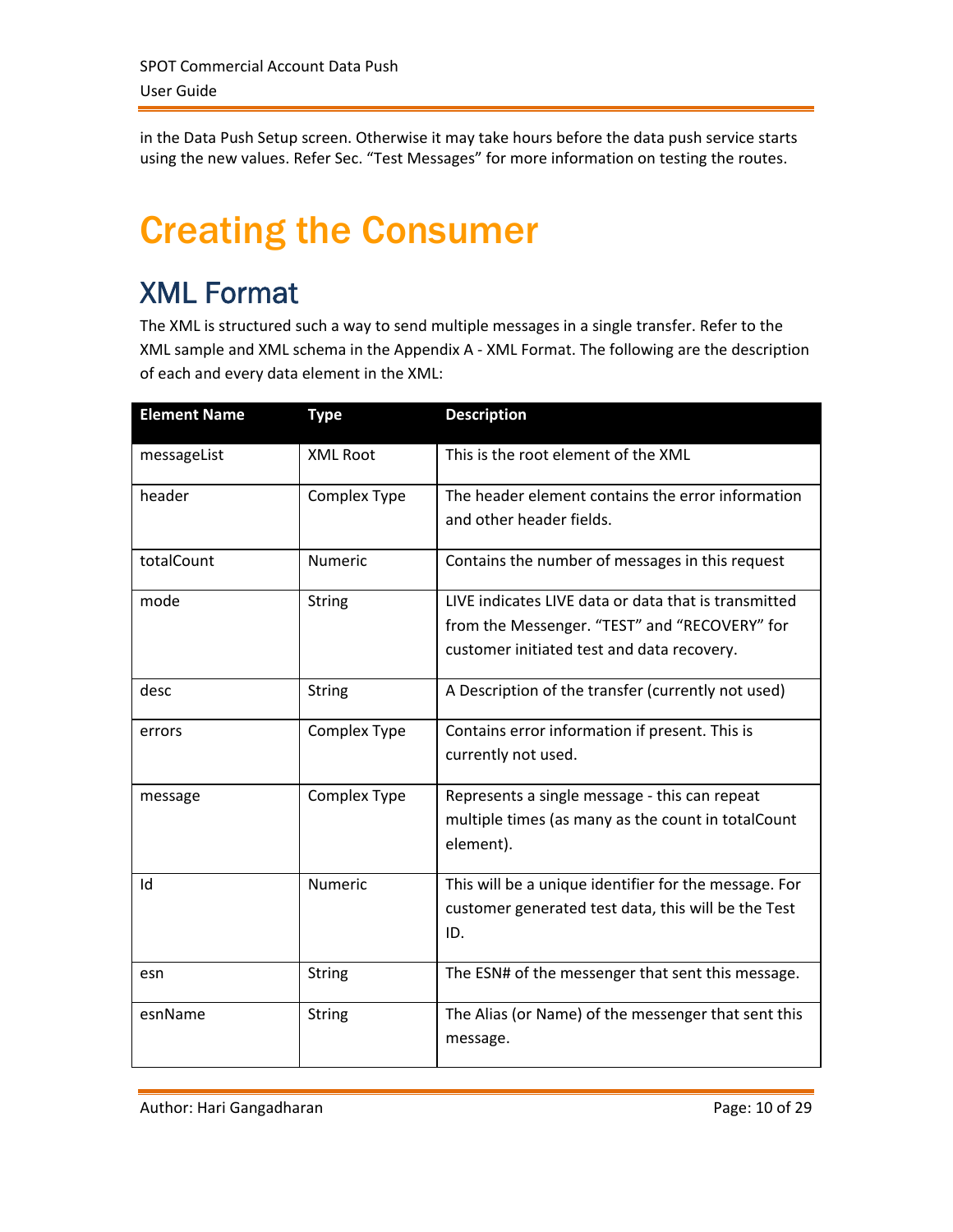| messageType         | <b>String</b>  | Can be TRACK, OK, HELP, HELP-CANCEL, 911, 911-<br>CANCEL, 911 HELP, 911-CANCEL HELP, 911 HELP-<br>CANCEL, 911-CANCEL HELP-CANCEL                                                |
|---------------------|----------------|---------------------------------------------------------------------------------------------------------------------------------------------------------------------------------|
|                     |                | The last 4 messages occurs when HELP and 911<br>buttons are activated at the same time in a<br>messenger.                                                                       |
| messageDetail       | <b>String</b>  | Message associated with the message type.                                                                                                                                       |
| timestamp           | Date Time      | Date and Time in GMT when this message is<br>received.                                                                                                                          |
| timeInGMTSecond     | <b>Numeric</b> | Seconds from Epoch in GMT                                                                                                                                                       |
| latitude            | Float          | The latitude sent with message                                                                                                                                                  |
| longitude           | Float          | The longitude sent with message                                                                                                                                                 |
| nearestTown         | <b>String</b>  | Nearest Town using Reverse Geocoding - will be<br>missing or blank if the Reverse Geocoding was not<br>done. Reverse Geocoding is not done if servers are<br>busier than usual. |
| nearestTownDistance | <b>String</b>  | The distance from the nearest town. Will be missing<br>or blank (same case as the nearest Town).                                                                                |

This XML can be parsed using a Parser or can be unmarshalled to objects using a XML binding product like JAXB or Castor.

### HTTP / HTTPS Callback listener

For handling the data transfer using HTTP and HTTPS protocol, the customer must create a Dynamic Callback Web program like a Servlet (see sample Servlet in Sec. Appendix B – Sample Java Code to verify X‐WSSE headers). The SPOT Data Push Service will do a POST on this service with XML as the body of the POST. SPOT Data Push Service also provides WSSE headers which may be used to authenticate the calls.

## SFTP / FTP

In this case XML files will be written to the directory specified during the Data Push Service Setup. As explained before, each XML file may contain more than one message and an XML file is sent if new messages are received. A backend job (like cron jobs) or a background process should be created by the customer to consume the files sent by SPOT Data Push Service.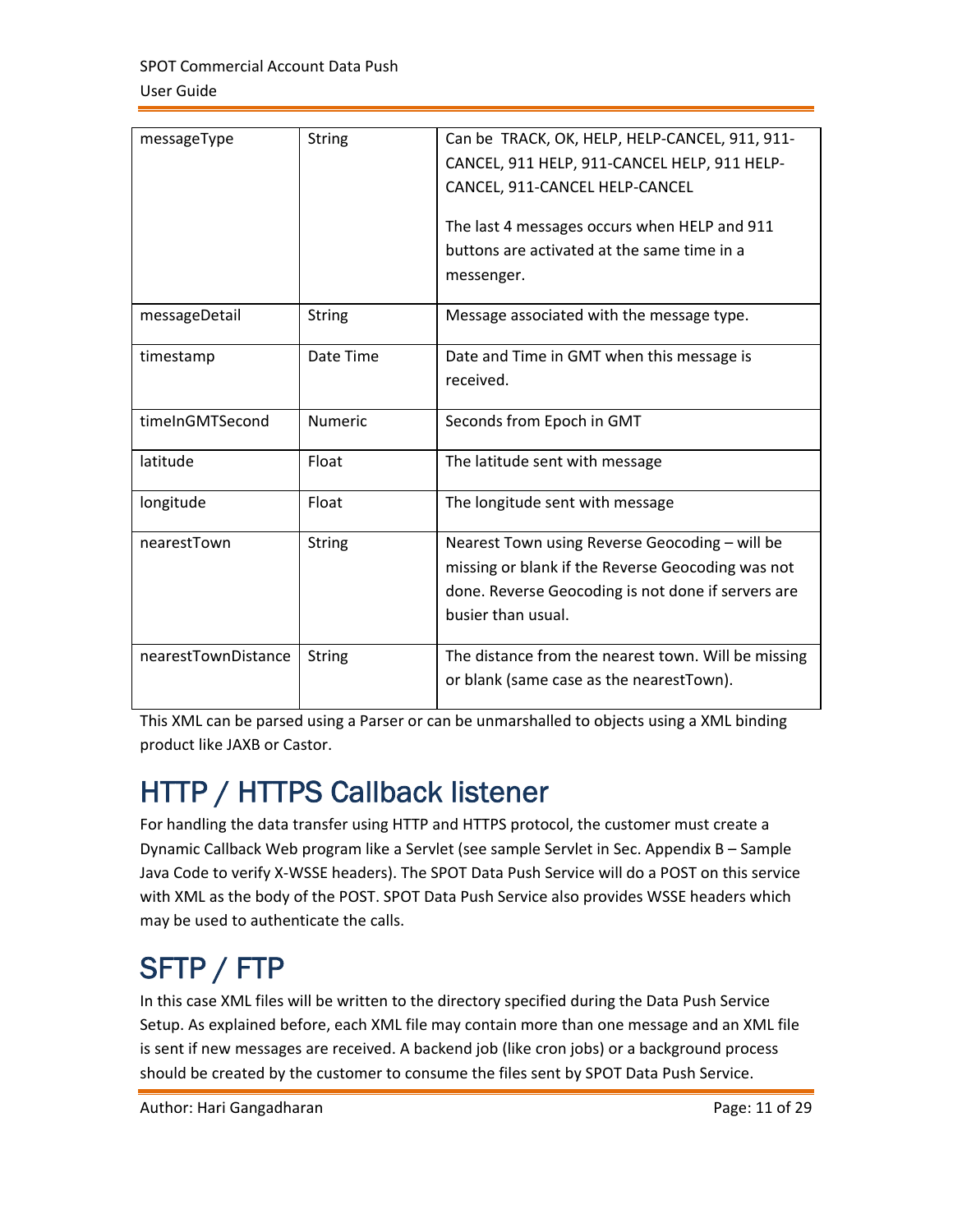### Configuring Firewall

The Customer must make sure that the Firewall ports are to be opened in the Customer's side to allow SPOT to access the service. In some cases the customer may have to map the server port to a different firewall port. The hostname or URL provided to SPOT during the Data Push Setup should be the one with which the service can be accessed from the Internet or SPOT network. In many cases, the customer's internal host name and port may not be accessible from the Internet.

### Reducing the security vulnerabilities

Data transferred using HTTP is not encrypted and hence the privacy of the data cannot be guaranteed. Hence SPOT recommends using HTTPS.

Even in HTTPS, attacks can occur on the user's callback service. The most common attacks are Denial of Service (DoS) and the replay attacks. SPOT uses WSSE UsernameToken security standard as implemented in Atom protocol. SPOT always provides the following headers to the data sent to HTTP/HTTPS Callback listeners.

```
Authorization: WSSE profile="UsernameToken" 
X-WSSE: UsernameToken Username="sdfwew23q", 
PasswordDigest="quR/EWLAV4xLf9Zqyw4pDmfV9OY=", 
Nonce="d36e316282959a9ed4c89851497a717f", Created="2008-06-
13T16:41:32Z"
```

| <b>Field</b>   | <b>Calculation logic</b>                                                                                                                          |
|----------------|---------------------------------------------------------------------------------------------------------------------------------------------------|
| Username       | This is the customer token (provided by SPOT<br>during API setup)                                                                                 |
| <b>Nonce</b>   | A random number base64 encoded                                                                                                                    |
| Created        | The creation time of message in GMT time<br>zone                                                                                                  |
| PasswordDigest | base64encode(sha1(Nonce + Created +<br>customerSecret))<br>Here customerSecret is the Customer Secret<br>Token provided by SPOT during API setup. |

Here the following are fields: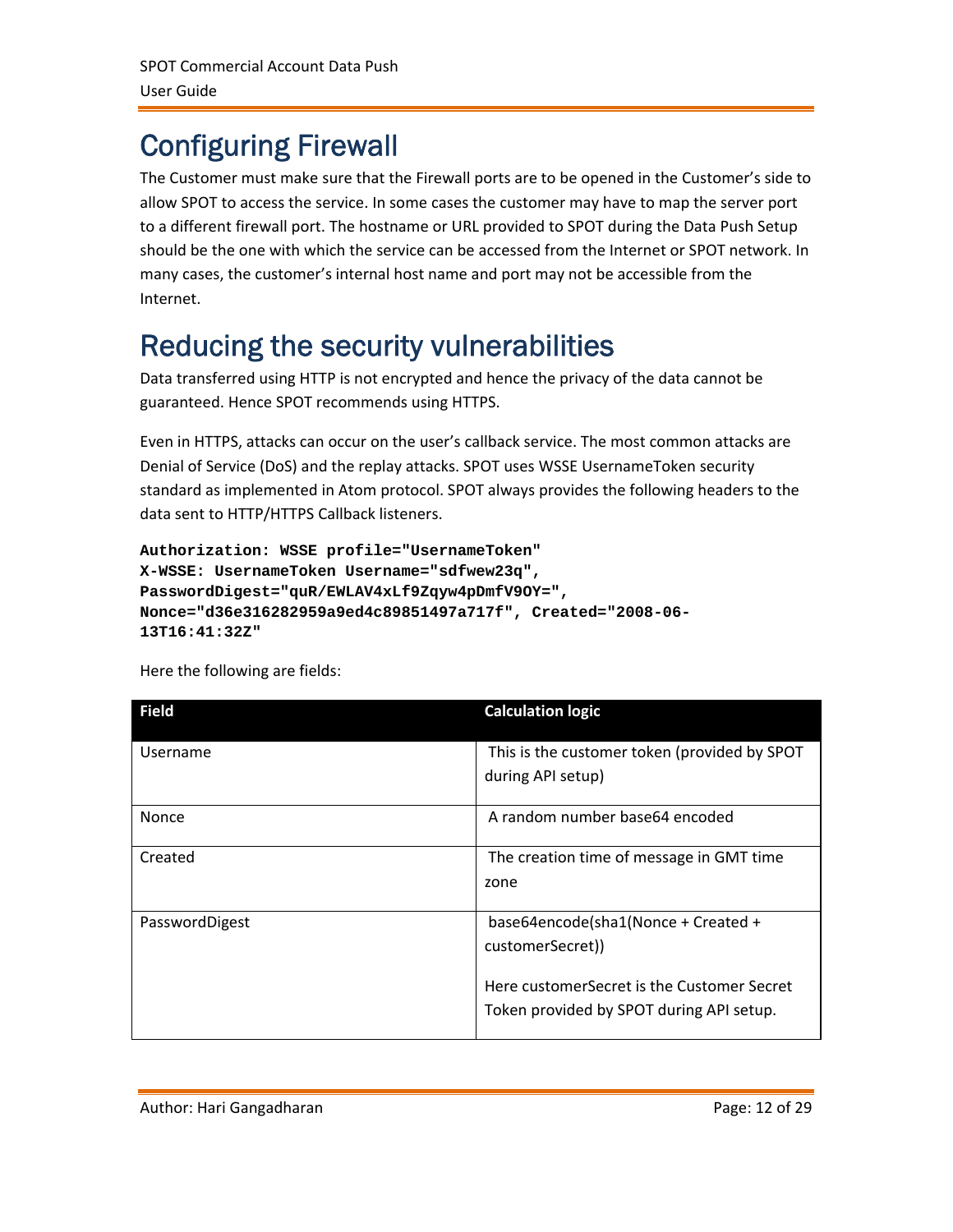#### *Callback (Customer's) service's responsibility*

Callback service may ignore these headers but it is possible that the service may be attacked by external parties. In the customer's service the following should be implemented to reduce the security attacks:

- 1. Customer's service will retrieve the X-WSSE header and parse out the fields embedded.
- 2. The Base64 decoded nonce, created, the user name (customer token) and customer secret token will be combined and encoded using SHA‐1 and Base64.
- 3. If that value is not same as PasswordDigest, the customer's service should respond with a 401 Unauthorized.
- 4. To reduce replay attacks the nonce is to be saved in the customer's side in a database for a specified interval known as timestamp freshness interval. If a nonce that is saved is encountered in a new request then the request is to be rejected with 401 Unauthorized. This is to eliminate the replay attacks.
- 5. If the created time is too old then also the message is to be rejected. The rule of thumb is that the messages beyond the save‐period (see item 4 above) of nonce is rejected. SPOT recommends the timestamp freshness interval as 1 hour. The customer can choose a higher timestamp interval provided the nonce is saved for the same period of time. Freshness interval below the suggested minimum may result in increased rejection of valid messages.

If there was no rejection, the callback service can parse the body of the POST or push the body to a message queue for further processing. If there were no errors, the callback service must return a HTTP 200 OK status.

#### *Other ways to reduce the security vulnerabilities*

The following are some of the other ways the security vulnerability can be reduced:

- 1. **IP based reject:** Rejecting the requests if it did not originate from the Globalstar/SPOT network. The disadvantages are the user service is to be updated or reconfigured when Globalstar changes the ISP.
- 2. **Virtual Private Networking (VPN):** VPN is one of the most secure transmission methods and is especially recommended if the customer uses FTP for data transfer. The disadvantage however is the startup cost and complexity of configuration.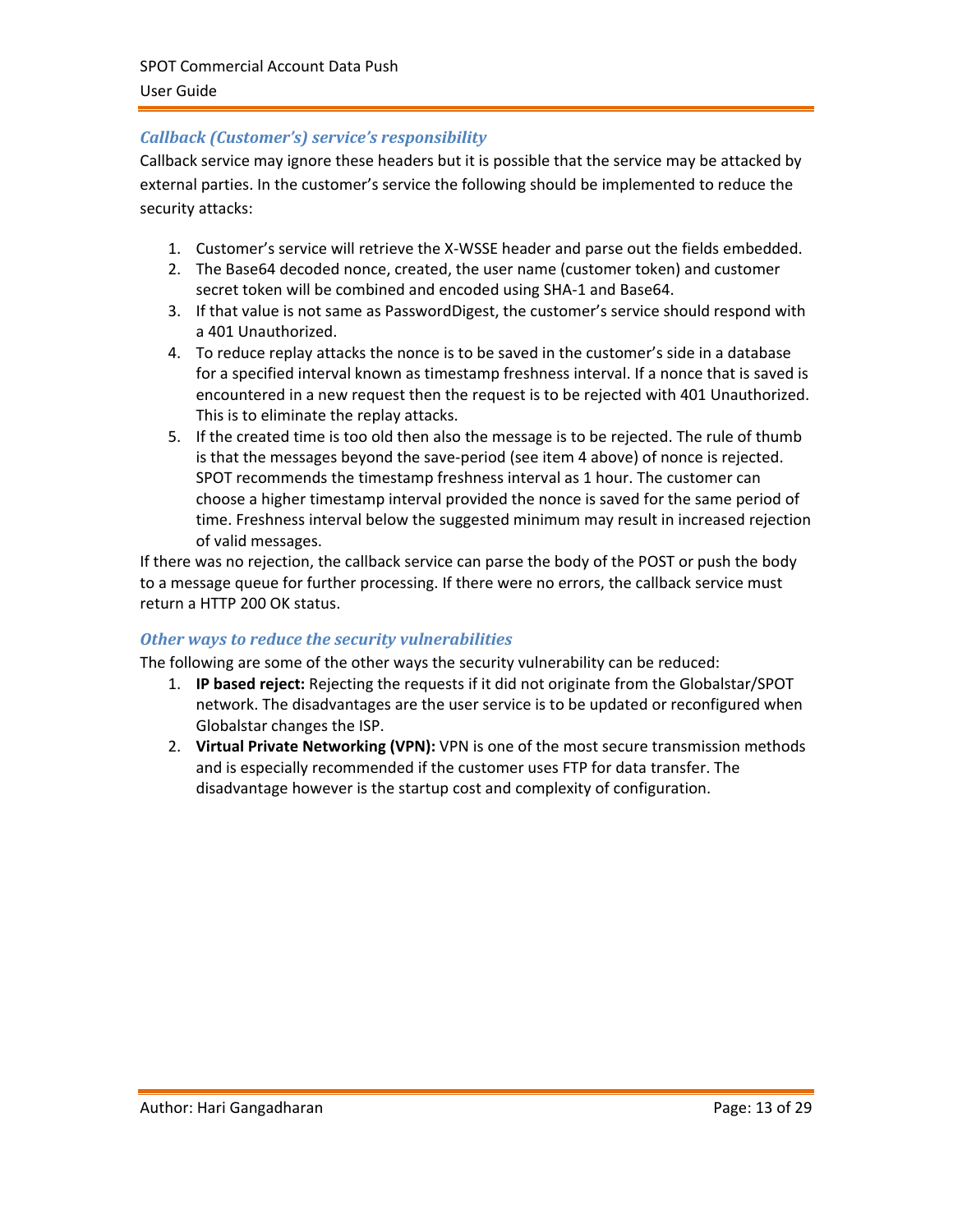## Automatically identifying Test Messages and Lost **Transmissions**

As in the case of any server to server data transmission, some parts of data can go into an undeliverable queue if the receiver is offline or if the receiver has technical difficulties. As explained before SPOT data push tries to redeliver multiple times until giving up.

| <b>HTTP Header Field</b> | <b>Values</b>                                                                                               | <b>FTP/SFTP</b>                                                                              |
|--------------------------|-------------------------------------------------------------------------------------------------------------|----------------------------------------------------------------------------------------------|
| routerMessageSeq         | Zero padded numeric sequence<br>number starting with 1. Example:<br>0000001, 0000002, etc                   | Character 2-8 of the file name                                                               |
| routerMessageMode        | TEST -> A test message<br>RECOVERY -> Message originated by a<br>recovery request<br>LIVE -> Normal Message | Character 1 of the file name<br>$T \rightarrow TEST$<br>R-> RECOVERY<br>$S \rightarrow LIVF$ |

SPOT provides the following fields for identifying the lost transmissions and test messages:

As shown in table above, SPOT uses a sequence number in transmitted data so that the consumer can identify parts of data that is lost. In case of HTTP/HTTPS transfers, the HTTP header routerMessageSeq can be used to identify the lost transmissions. For example if the transmissions with routerMessageSeq 0002002, 0002006 and 0002005 were received but the messages with routerMessageSeq 0002003 and 0002004 were missing even after the SPOT published retry duration then the consumer should assume that the messages with routerMessageSeq 0002003 and 0002004 were lost. Recovery request can be send with a start time and end time. The start time and end time for the recovery request can be figured out using the timeInGMT field of messages in the received parts that are before and after the lost parts.

Similarly the FTP/SFTP transfer also uses the routerMessageSeq. However this value is in the name of the file. In other words the file names for FTP/SFTP transfers are like S0002002.xml, S0002003.xml, and so on.

Data Push logs in the Data Push Setup screen also provides enough indication on the failures. If a message is undeliverable then the text of the message will be similar to "Message undeliverable Ref: LIVE/00002". In case a message is undeliverable but SPOT has scheduled a retry then the message will be similar to "Message undeliverable (will retry) Ref: LIVE/00002". From this a customer can manually verify whether SPOT has given up retries for a message or not. Here the 00002 is the message sequence.

Author: Hari Gangadharan Page: 14 of 29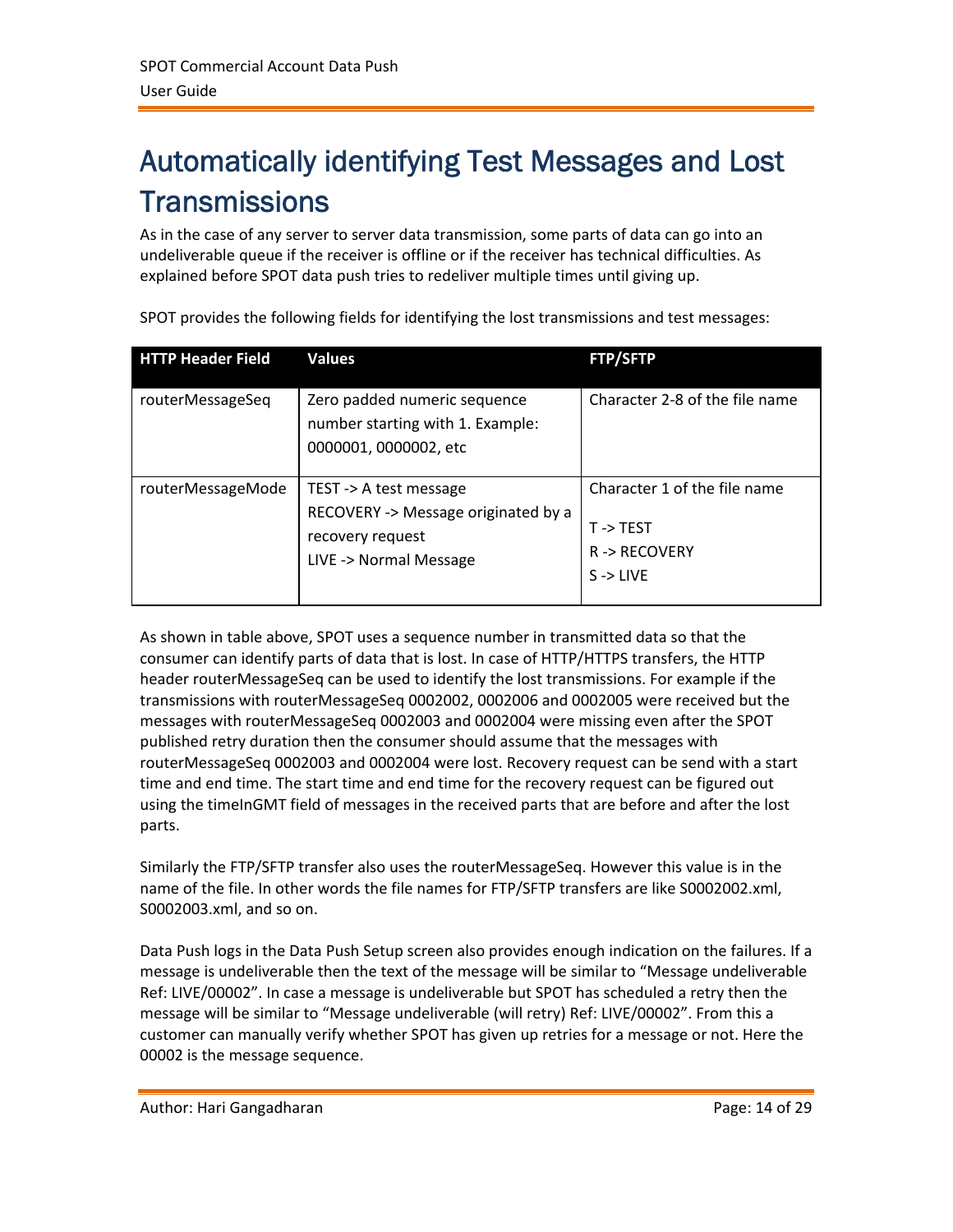## Data Push Log

#### **FIGURE 4 – DATA PUSH LOG**

| Data Push Log            |              |                          |                                                                                                                                                                                                   |
|--------------------------|--------------|--------------------------|---------------------------------------------------------------------------------------------------------------------------------------------------------------------------------------------------|
| $-$ More $ \vee$<br>Show |              |                          |                                                                                                                                                                                                   |
| Time (US/Pacific)        | Severity     | Text                     | <b>Message</b>                                                                                                                                                                                    |
| 12/01/2008 05:10:34 PM   | INFO.        | Delivery details updated | Account updated. Current Route: ftp://hari@ruby:21//home<br>/mama?password=hello Forward 911 to Customer: ENABLED                                                                                 |
| 12/01/2008 04:25:35 PM   | INFO.        | Route is active          | 200 OK - Successfully transmitted message                                                                                                                                                         |
| 12/01/2008 04:01:33 PM   | INFO.        | Delivery details updated | Account updated. Current Route: http://hari.samgat.com:8080<br>/spot-datapush-callback-1.0-SNAPSHOT/CallbackServlet<br>Forward 911 to Customer: ENABLED                                           |
| 12/01/2008 03:47:06 PM   | INFO.        | Delivery details updated | Account updated. Current Route: ftp://srtdev@ruby:21//u1/srtdev<br>/spotdatapush1?password=dev srt Forward 911 to Customer:<br><b>ENABLED</b>                                                     |
| 12/01/2008 03:15:30 PM   | <b>INFO</b>  | Route is active          | 200 OK - Successfully transmitted message                                                                                                                                                         |
| 12/01/2008 12:44:38 PM   | <b>ERROR</b> | Message undeliverable    | org.apache.camel.component.http.HttpOperationFailedException:<br>Ref: TEST/3526 HTTP operation failed with statusCode: 401, status: HTTP/1.1 401<br>Unauthorized                                  |
| 12/01/2008 12:36:23 PM   | INFO.        | Delivery details updated | Data push setup complete for customer. Account updated.<br>Current Route: http://hari.samgat.com:8080/spot-datapush-<br>callback-1.0-SNAPSHOT/CallbackServlet Forward 911 to<br>Customer: ENABLED |

The Data Push Log section provided in the Data Push Setup Page allows users to view errors encountered during the transmission of data to the customer's server. Any errors occurred during the processing of messages will be displayed in this section. SPOT will report all the errors but will not report all the successful transmissions. Similarly the changes to configuration will also be reported in this section.

As explained before, all error messages will have "Ref: XXXX/9999" in the text (where XXXX can be LIVE, RECOVERY or TEST and 9999 is the message sequence number). If a message is undeliverable then the text of the message will be similar to "Message undeliverable Ref: TEST/32002". In case a message is undeliverable but SPOT has scheduled a retry then the message will be similar to "Message undeliverable (will retry) Ref: LIVE/00002". From this a customer can figure out whether SPOT has given up retries for a message or not.

Please refer "Appendix C – Common error messages and reason" for common error messages and possible solutions.

## Testing and Recovery

SPOT currently provides UI based recovery and testing tool. Customers can request data recovery or do testing using these tools. These tools are available under the SPOT API Tab. **Note:** Testing and Recovery services do not have the same redelivery policy as the live data. Hence SPOT will only retry less than a minute for Test / Recovery Requests. Hence the customer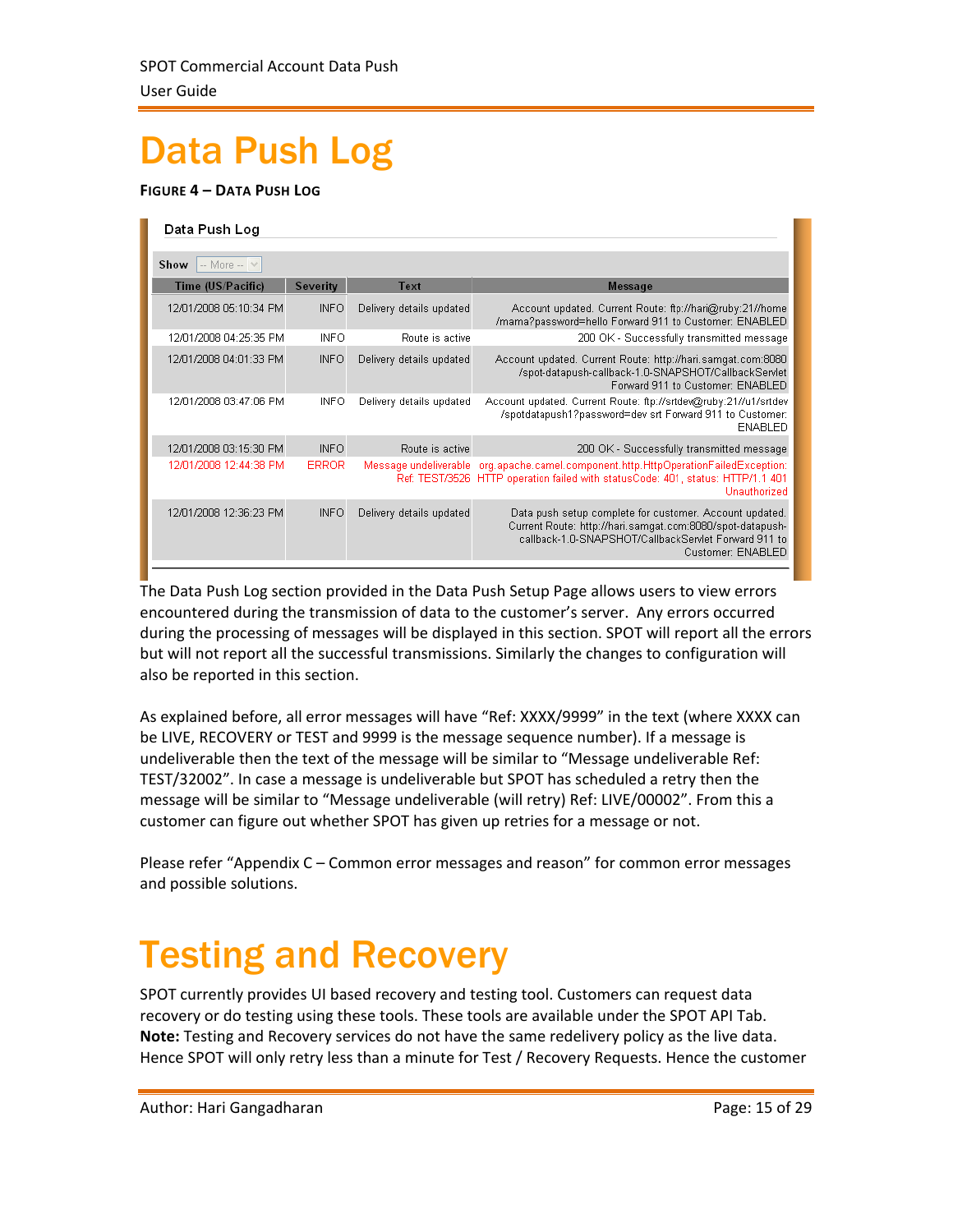should make sure that the customer's server/service is working properly before doing a Test or Recovery request.

### Test Messages

**FIGURE 5 – DATA PUSH TEST**

|                          | Data Push Setup   Data Push Test   Data Push Recovery                                                                                                                                                                                                                                                                                         |                             | Messengers             | Account<br><b>Messages</b> | Share       | <b>SPOT API</b> |
|--------------------------|-----------------------------------------------------------------------------------------------------------------------------------------------------------------------------------------------------------------------------------------------------------------------------------------------------------------------------------------------|-----------------------------|------------------------|----------------------------|-------------|-----------------|
|                          | <b>Test SPOT Data Push</b>                                                                                                                                                                                                                                                                                                                    |                             |                        |                            |             |                 |
|                          | Fill in the following and click the "Send" button to send a test message to your service.                                                                                                                                                                                                                                                     |                             |                        |                            |             |                 |
| $-$ More $ \vee$<br>Show | Download User Guide<br>$\overline{\mathbf{v}}$<br>Select Messenger<br>$\bullet$<br>First read our User<br>Guide. Adobe Acrobat®<br><b>Select Message Type</b><br>v<br>諅<br>Reader is required to<br>view the User Guide.<br>$\bullet 0.0$<br>Latitude<br>Data Push User<br>$\Delta$ Guide<br>$\bullet$ 0.0<br>Longitude<br>Send<br>Your Tests |                             |                        |                            |             |                 |
| Request Id               | Time (US/Pacific)                                                                                                                                                                                                                                                                                                                             | <b>Status</b>               | <b>Messenger</b>       | <b>Message Type</b>        | Latitude    | Longitude       |
| 3533                     | 12/01/2008 04:31:10 PM                                                                                                                                                                                                                                                                                                                        | COMPLETE                    | 0-7340181              | 911-CANCEL                 | 0.0         | 0.0             |
| 3532                     | 12/01/2008 04:29:10 PM                                                                                                                                                                                                                                                                                                                        | <b>COMPLETE</b>             | 0-7340184              | 911                        | 0.0         | 0.0             |
| 3531<br>3530             | 12/01/2008 03:47:29 PM<br>12/01/2008 03:29:28 PM                                                                                                                                                                                                                                                                                              | COMPLETE<br><b>COMPLETE</b> | 0-7340181<br>0-7340183 | 911-CANCEL<br><b>TRACK</b> | 0.0<br>83.0 | 0.0<br>$-121.0$ |
|                          |                                                                                                                                                                                                                                                                                                                                               |                             |                        |                            |             |                 |
| 3529<br>3528             | 12/01/2008 03:15:30 PM<br>12/01/2008 02:24:23 PM                                                                                                                                                                                                                                                                                              | COMPLETE<br>COMPLETE        | 0-7340181<br>0-7340184 | <b>TRACK</b><br>911-CANCEL | 10.0<br>0.0 | 10.0<br>0.0     |
| 3527                     | 12/01/2008 01:00:06 PM                                                                                                                                                                                                                                                                                                                        | COMPLETE                    | 0-7340182              | 911                        | 10.0        | $-120.0$        |
| 3526                     | 12/01/2008 12:44:38 PM                                                                                                                                                                                                                                                                                                                        | <b>FAILED</b>               | 0-7340184              | <b>TRACK</b>               | 8.0         | $-120.0$        |

Data Push Testing Tool (shown above) provides an easy mechanism for customers to test the customer's route.

**Note:** It is also important to send a test message if the Data Push configuration is changed. To improve the performance SPOT uses memory caches and those will be refreshed quickly if a data push test is done.

To access Data Push Testing Tool, navigate to **SPOT API ‐> Data Push Test**. Here the customer can enter message type, messenger, latitude and longitude. The entered values are pushed to the Callback service as a test message. The status of the test (viz. Pending, Processing, Completed or Failed) can be seen in "Your Tests" section of this page. Any errors occurred during the test will be displayed in the Data Push Log of the Data Push Setup Page.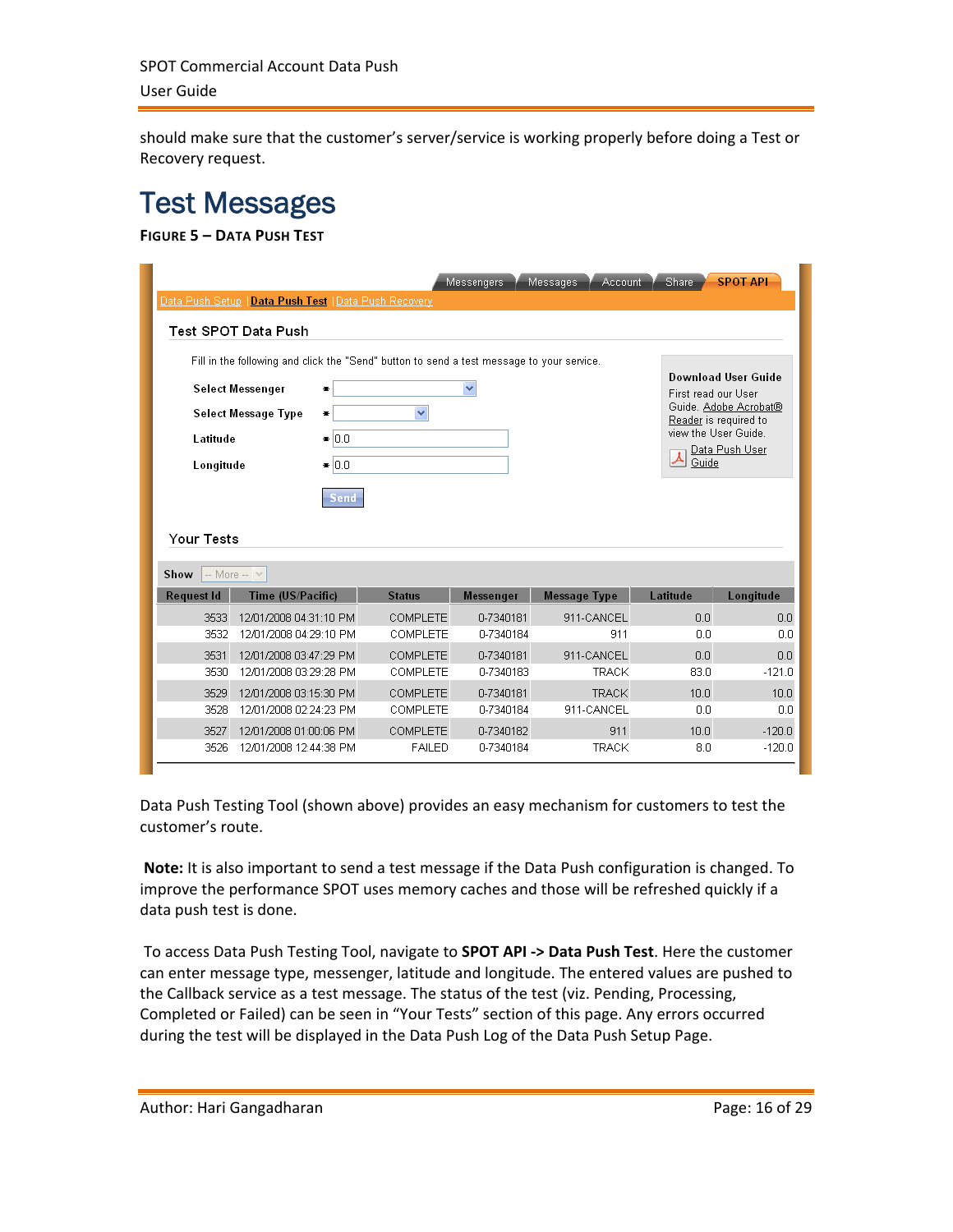| <b>Status</b>     | <b>Description</b>                                                                                                    |
|-------------------|-----------------------------------------------------------------------------------------------------------------------|
| PENDING           | SPOT has received the test data and has scheduled it for the data<br>push.                                            |
| <b>PROCESSING</b> | SPOT has formatted the message and has started delivering the<br>message.                                             |
| <b>FAILED</b>     | We failed to deliver the message. Go to the Data Push Setup Page<br>and look at the Data Push Log for error messages. |
| <b>COMPLETED</b>  | The message has been sent to the customer's service                                                                   |

The following are the status of tests and their meaning:

All test messages generated through the test tool will have Message Sequence Number same as the Test ID (can be seen in the Test Log) and XML file be named T0003202.xml (where 3202 is the Test ID). If the Test ID is larger than 7 characters then the Message Sequence Number will be the last 7 digits of the Test ID. Similarly for HTTP/HTTPS transfer the routerMessageMode header value will be set as TEST for test data.

### Recovery Requests

Recovery requests can span multiple days and each recovery request can contain many messages. **SPOT limits recovery requests to 10,000 messages per recovery**. If a request contains more than 10,000 messages then the request will be rejected automatically. Make sure that recovery requests are properly sized so that there are no more than 10,000 messages in a single recovery request. It is recommended that multiple shorter range recovery requests are made instead of a single big one.

To access Data Push Recovery Tool, navigate to SPOT API ‐> Data Push Recovery. Here the customer can enter the start date and end date for the recovery. The messages between the start date and end date will be fetched and sent to the customer's service/server. The status of the recovery (viz. Pending, Processing, Sending, Completed, Partial or Failed) can be seen in "Your Data Recoveries" section of this page. As usual, any errors occurred during the recovery will be reported in the Data Push Log of the Data Push Setup Page.

| <b>Status</b>     | <b>Description</b>                                                         |
|-------------------|----------------------------------------------------------------------------|
| PENDING           | SPOT has received the test data and has scheduled it for the data<br>push. |
| <b>PROCESSING</b> | SPOT has formatted the message and has started delivering the<br>message.  |

The following are the status of recovery and their meaning: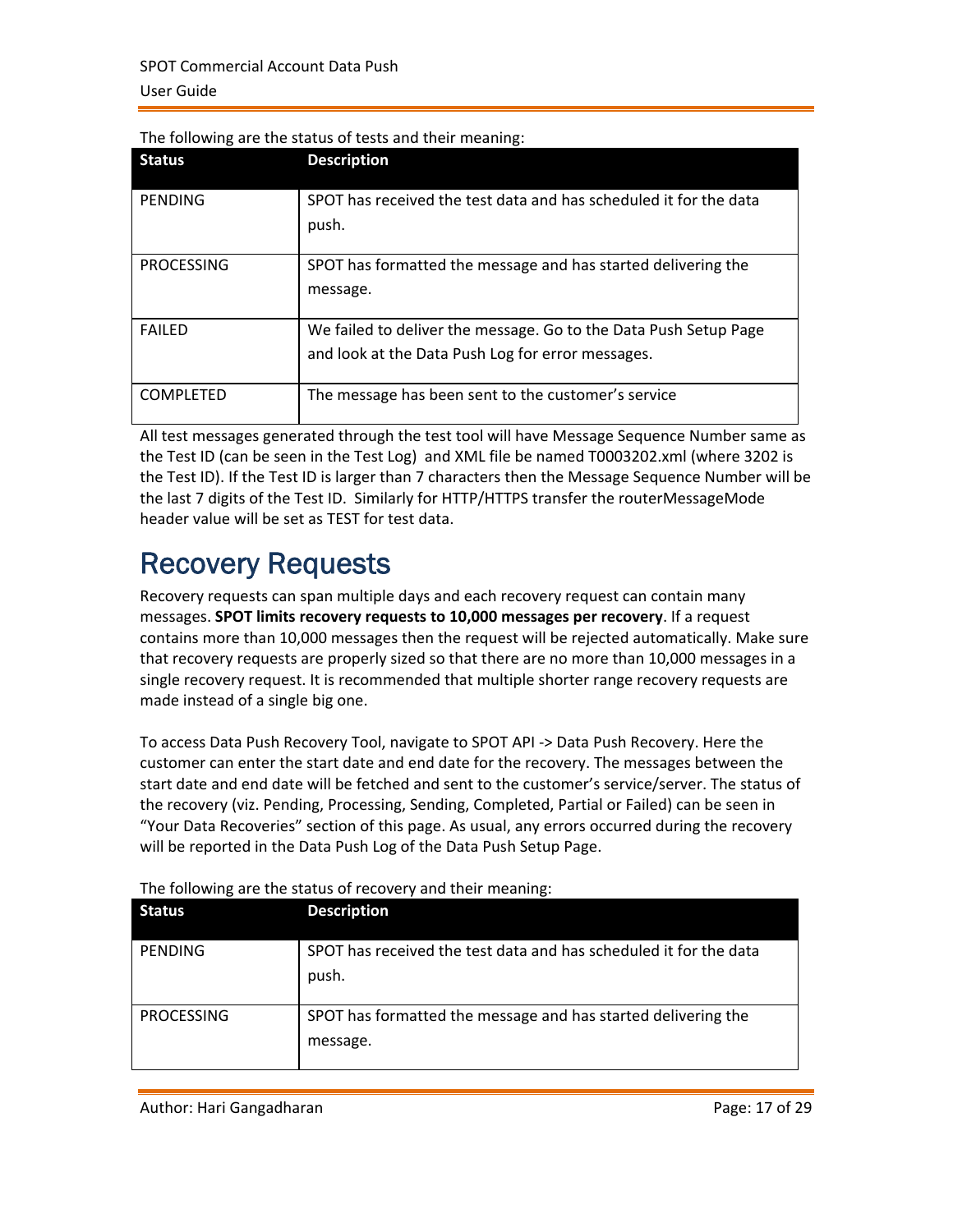#### SPOT Commercial Account Data Push User Guide

| <b>SENDING</b>   | Some parts have been successfully transmitted - others are being<br>transmitted currently.                            |
|------------------|-----------------------------------------------------------------------------------------------------------------------|
| PARTIAL          | Some parts failed during transmission.                                                                                |
| <b>FAILFD</b>    | We failed to deliver the message. Go to the Data Push Setup Page<br>and look at the Data Push Log for error messages. |
| <b>COMPLETED</b> | The message has been sent to the customer's service                                                                   |

#### **FIGURE 6 – DATA PUSH RECOVERY PAGE**

| F TILTELL ARITII<br>SPOT. THE WORLD'S FIRST SATELLITE MESSENGER<br>$^{\circ}$ dp $^{\circ}$<br>Logout<br>Welcome-test                                                                                                                                                                                                                                                                                                                                                                                                         |                                                       |                        |                                     |                                  |                  |  |
|-------------------------------------------------------------------------------------------------------------------------------------------------------------------------------------------------------------------------------------------------------------------------------------------------------------------------------------------------------------------------------------------------------------------------------------------------------------------------------------------------------------------------------|-------------------------------------------------------|------------------------|-------------------------------------|----------------------------------|------------------|--|
|                                                                                                                                                                                                                                                                                                                                                                                                                                                                                                                               | Data Push Setup   Data Push Test   Data Push Recovery | <b>Messengers</b>      | Messages <sup>-</sup>               | Account<br>Share                 | <b>SPOT API</b>  |  |
|                                                                                                                                                                                                                                                                                                                                                                                                                                                                                                                               |                                                       |                        |                                     |                                  |                  |  |
| SPOT Data Recovery Service<br>Please enter the start date/time and end date/time to recover data. SPOT will resend all the<br>messages which occured between the given dates/times using Data Push.<br><b>Download User Guide</b><br>First read our User<br>Ë<br>Start Date/Time<br><del>=</del> 12/01/2008 05:10:40 PM<br>Guide. Adobe Acrobat®<br>Reader is required to<br>Ë<br>End Date/Time<br>12/01/2008 05:10:40 PM<br>view the User Guide.<br>푷<br>Data Push User<br>$\triangle$ Guide<br>Send<br>Your Data Recoveries |                                                       |                        |                                     |                                  |                  |  |
| $-$ More $ \vee$<br>Show                                                                                                                                                                                                                                                                                                                                                                                                                                                                                                      | <b>Recovery Time</b>                                  |                        |                                     |                                  | <b>Messages</b>  |  |
| <b>Request Id</b>                                                                                                                                                                                                                                                                                                                                                                                                                                                                                                             | (Europe/London)                                       | <b>Recovery Status</b> | <b>Start Date/Time</b>              | <b>End Date/Time</b>             | <b>Recovered</b> |  |
| 3389                                                                                                                                                                                                                                                                                                                                                                                                                                                                                                                          | 11/29/2008 08:39:25 AM                                | <b>COMPLETED</b>       | 11/09/2008 12:16:00<br>AM           | 11/11/2008 12:16:00<br><b>AM</b> | 0                |  |
| 3388                                                                                                                                                                                                                                                                                                                                                                                                                                                                                                                          | 11/29/2008 08:39:25 AM                                |                        | COMPLETED 11/05/2008 12:16:00<br>AM | 11/07/2008 12:16:00<br>AM        | 0                |  |
| 3387                                                                                                                                                                                                                                                                                                                                                                                                                                                                                                                          | 11/29/2008 08:39:25 AM                                |                        | COMPLETED 11/05/2008 12:16:00<br>AM | 11/07/2008 12:16:00<br>AM        | 0                |  |
| 3386                                                                                                                                                                                                                                                                                                                                                                                                                                                                                                                          | 11/29/2008 08:39:24 AM                                |                        | COMPLETED 11/05/2008 12:16:00<br>AM | 11/07/2008 12:16:00<br>AM        | 0                |  |
| 3385                                                                                                                                                                                                                                                                                                                                                                                                                                                                                                                          | 11/29/2008 08:39:25 AM                                | <b>COMPLETED</b>       | 11/12/2008 12:16:00<br>AM           | 11/14/2008 12:16:00<br>AM        | $\Box$           |  |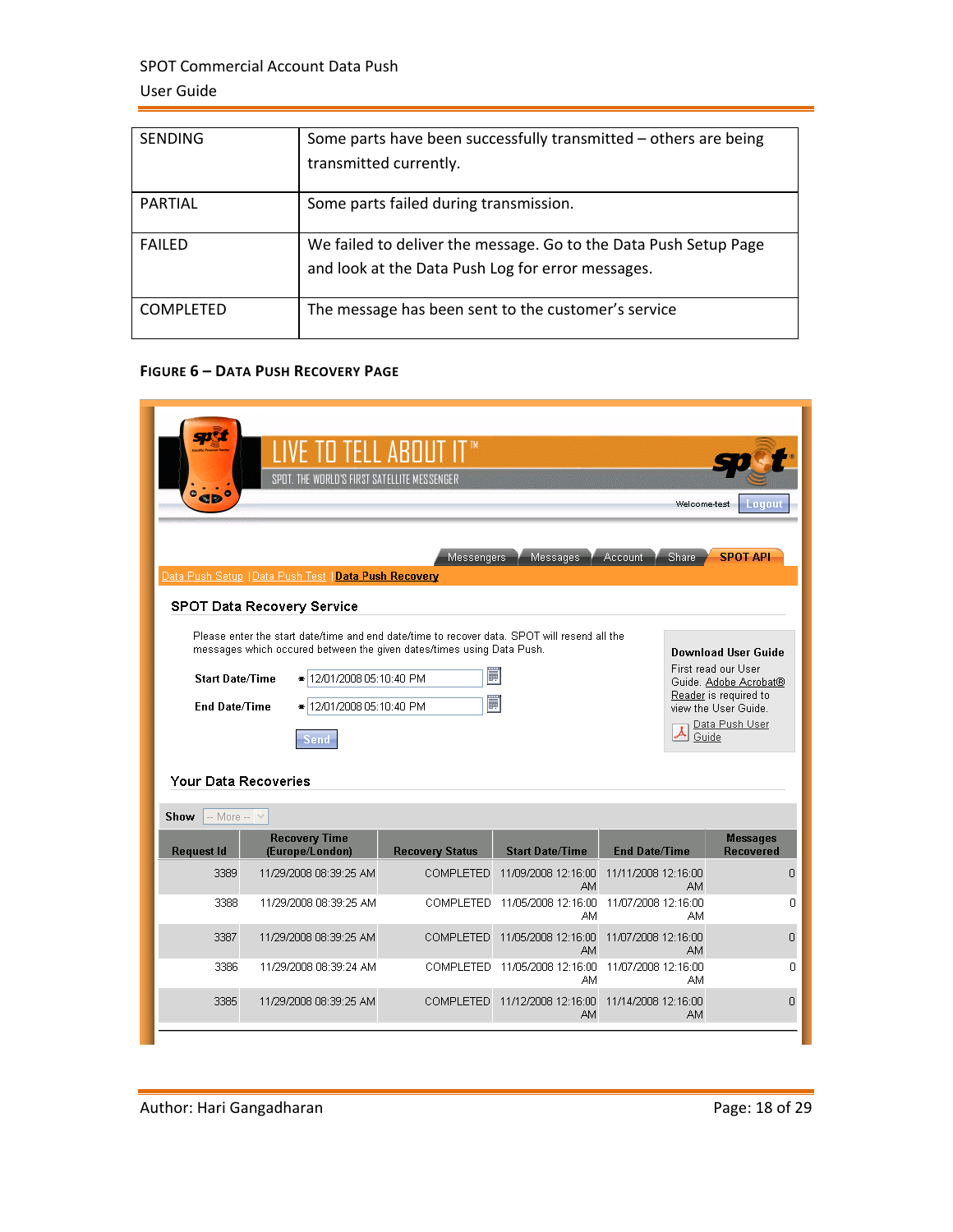Since each recovery request can contain as much as 10,000 messages, recovery requests are broken down and transmitted as multiple parts. Each part has the same XML structure but will contain only a maximum of 100 messages. Hence a recovery can be split into 100 transmissions and the parts are numbered 0 ‐99.

Recovery requests will have the sequence number as follows:

- Character 1 5: the last 5 digits of the Recovery Request ID
- Character  $6 7$ : A sequence number from  $00 99$  indicating the part of the recovery transmission.

The name of recovery data file for SFTP/FTP transfer will be like R0304401.xml (Here 03044 is the last 5 digits of the Recovery ID and the 01 indicates that this is part 01 of the transmission). In case of HTTP/HTTPS transmission, the routerMessageMode header value will be set as RECOVERY for messages originated due to a recovery request.

## Frequently Asked Questions

1. HOW MUCH TIME WILL IT TAKE TO COMPLETE THE DATA PUSH SETUP?

You can start testing using the Data Push Test T as soon the account is setup and the Customer side infrastructure (SFTP server or HTTP Listener) is ready. You have to login to your account and configure the Data Push Service by visiting the SPOT API tab.

2. WHAT HAPPENS WHEN THE SERVICE AT THE SPOT CUSTOMER'S SIDE (SFTP SERVER OR HTTP LISTENER) IS DOWN?

SPOT tries to resend data around 6 times within an hour if the customer's service is down. If the customer's service comes back up within that time then the data will be sent in the next attempt.

- 3. WHAT IS THE SPOT RECOMMENDED DATA PUSH SERVICE PROTOCOLS? SPOT recommends using HTTPS or SFTP.
- 4. WE LOST SOME DATA. HOW CAN THIS BE RESEND?

SPOT Data Push Recovery Tool can be used to recover the lost transmissions. Here the start date/time and end date/time is to be provided to recover data between the start and end date/time.

5. CAN WE GET MESSAGES WITHOUT DELAY?

During nominal operations most data will be delivered within minutes and in most cases much faster. Periodically SPOT systems undergo planned maintenance and upgrades and this could impact message delivery. During planned and unplanned outages, 911 messages continue to be monitored by Globalstar 24x7 Control Center. SPOT B2B customers may also register with SPOT/Globalstar to receive downtime notifications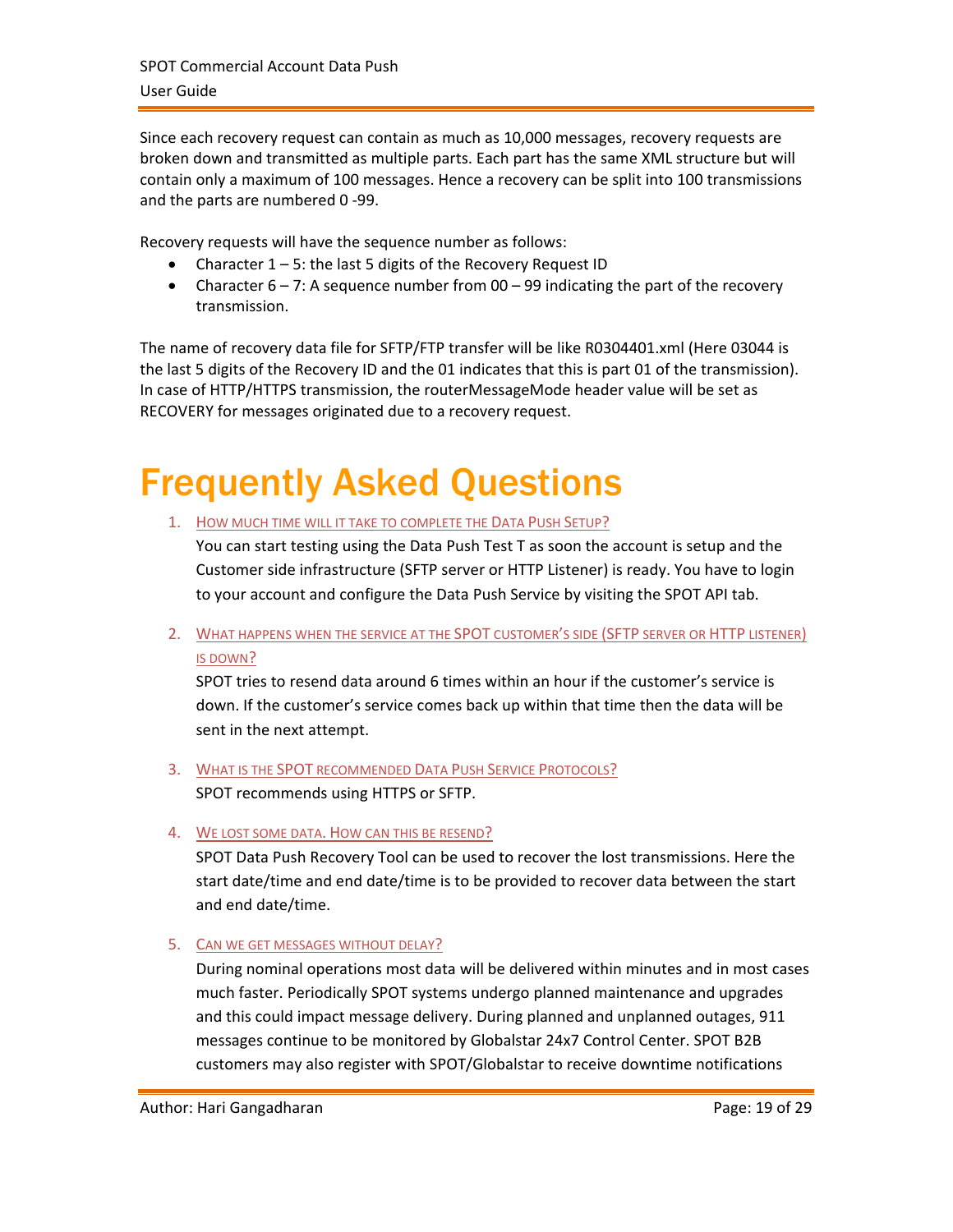from the Control center. Contact information email or phone, should be provided when registering for SPOT B2B services. The SPOT Product team can provide additional information regarding notification procedures.

6. IS THERE ANY WAY TO FIGURE OUT WHETHER A FILE OR TRANSMISSION IS LOST?

SPOT filenames will be of the format S9999999.xml where 9999999 is a zero padded sequence number. The sequence restarts at 1 when it reaches 9999999. Hence if you have received files S0001011.xml and S0001014.xml and nothing in between then it is an indication that the messages S0001012.xml and S0001013.xml were lost. Also remember that since SPOT retries for almost an hour, it is possible that an older message is delivered after a newer one. It is also important to verify whether there are any error messages in the Data Push Log. Refer Sec. "Data Push Log" for more information on Data Push Log.

For HTTP/HTTPS transmissions, the header value routerMessageSeq can be used to find the transmission number.

7. WE FOUND THAT SPOT SENDS SOME HEADERS THAT ARE NOT DOCUMENTED. CAN WE USE THEM? The undocumented headers may not be supported in the future and can be removed. Hence it is recommended not to use undocumented headers. If a new element or header is needed then submit a request to SPOT product team.

8. HOW LONG WILL THE SPOT RETRY A FAILED TRANSFER? SPOT currently will retry for almost 24 hours before giving up.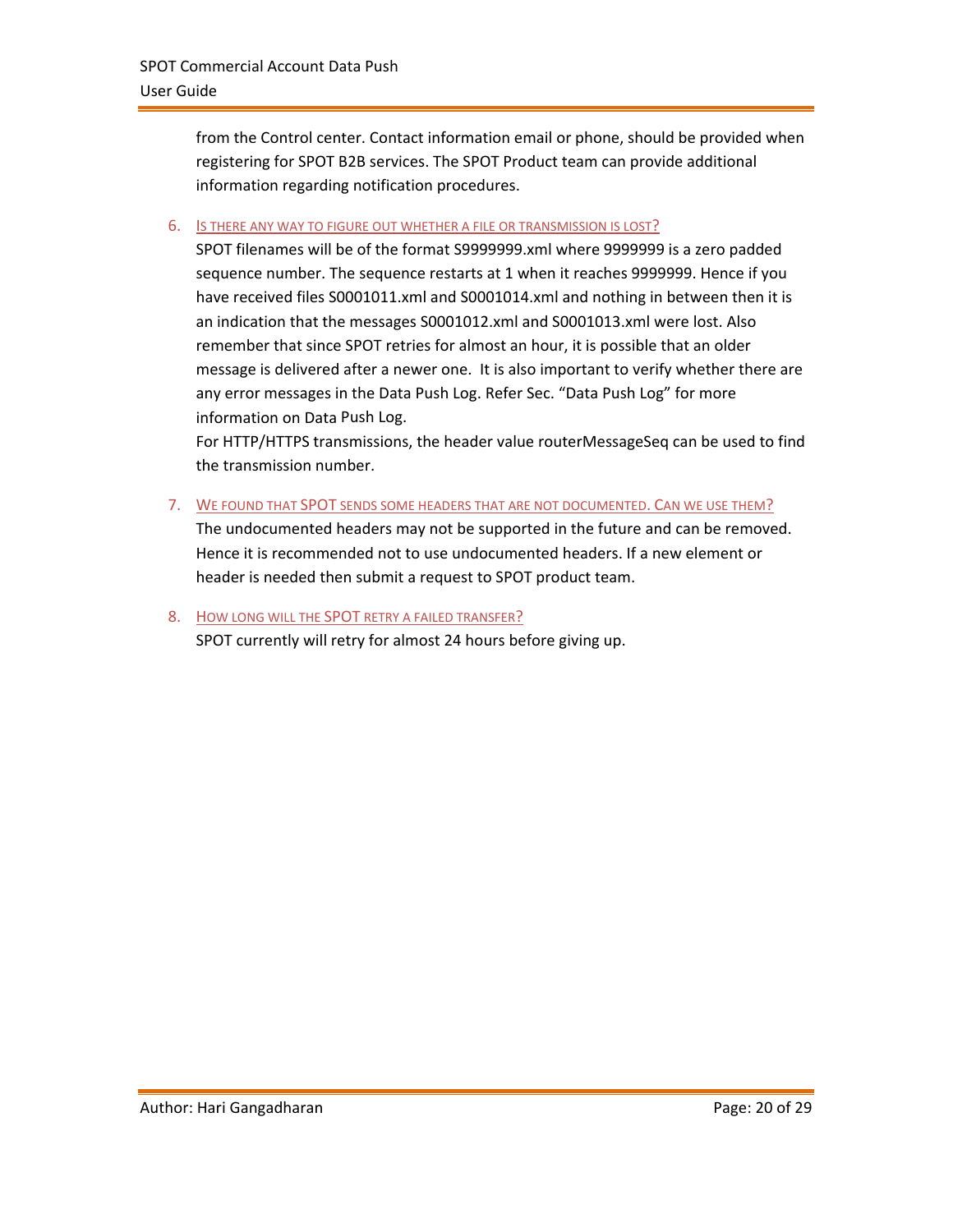## Appendix

### Appendix A - XML Format

The following is the sample XML format.

```
<?xml version="1.0" encoding="UTF-8" standalone="yes"?> 
<messageList xmlns="http://v2.shared.globalstar.com" 
xmlns:xsi="http://www.w3.org/2001/XMLSchema-instance" 
xsi:schemaLocation="http://share.findmespot.com/shared/schema/spo
tXml-v2.xsd"> 
   <header> 
     <totalCount>3</totalCount> 
     <mode>LIVE</mode> 
     <errors> 
       <error> 
        <code>E-0001</code> <shortMessage>Short description of error</shortMessage> 
         <longMessage>Longer message and full error description 
         </longMessage> 
       </error> 
       <error> 
         <!-- Multiple error messages possible. 
         Snipped for Brevity -->
       </error> 
     </errors> 
   </header> 
   <message> 
     <id>43244556</id> 
     <esn>0-7341007</esn> 
     <esnName>Jono SPOT</esnName> 
     <messageType>TEST</messageType> 
     <messageDetail>This is a Test message. The device is powered 
on and is working.</messageDetail> 
     <timestamp>2008-05-20T10:52:55.000-07:00</timestamp> 
     <timeInGMTSecond>1211305975</timeInGMTSecond> 
     <latitude>37.425</latitude> 
     <longitude>-121.8958</longitude> 
     <nearestTown>Milpitas, CA, US</nearestTown> 
     <nearestTownDistance>0 km(s)</nearestTownDistance> 
   </message> 
   <message> 
     <!-- Snipped for Brevity -->
   </message> 
   <message>
```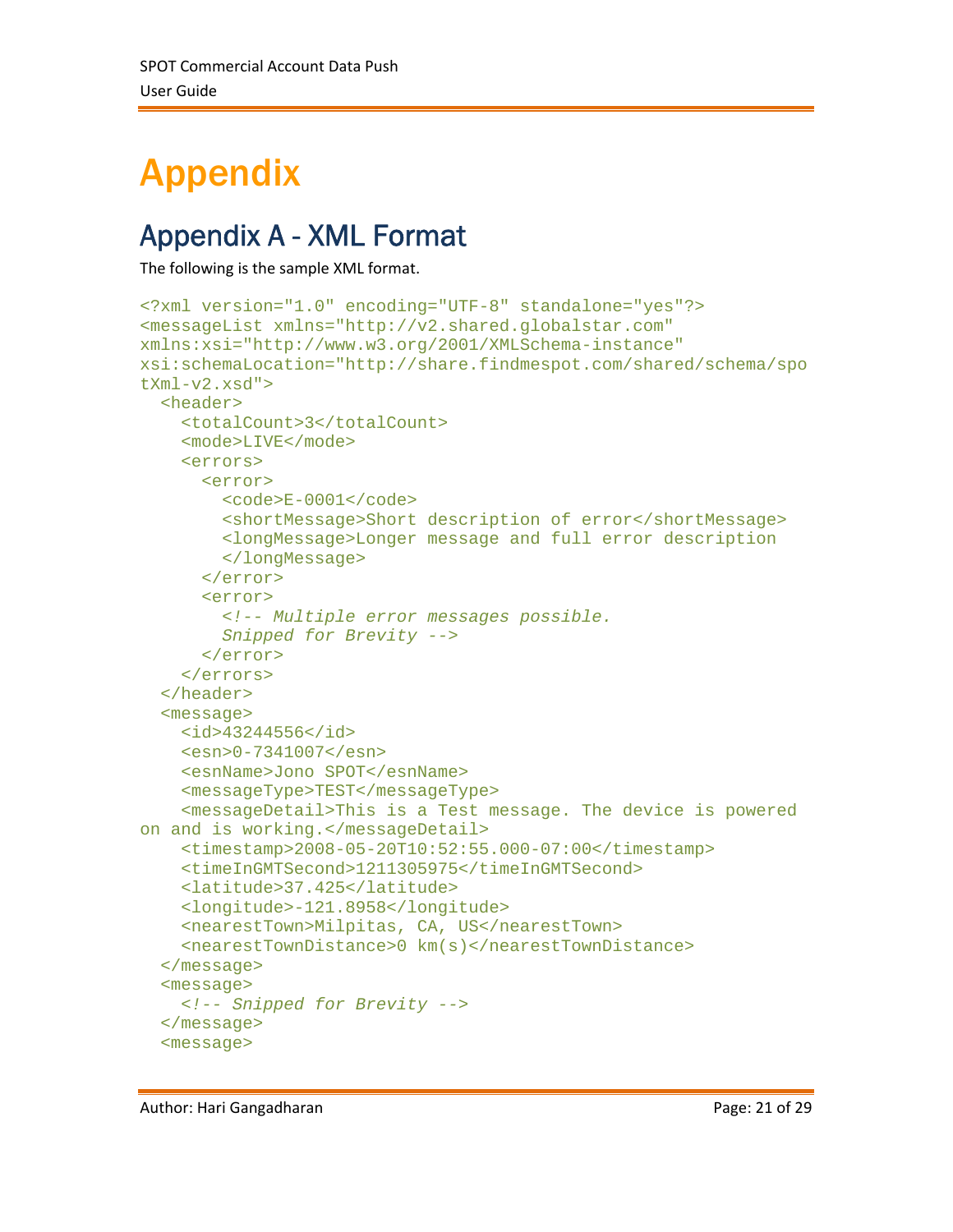```
 <!-- Snipped for Brevity -->
   </message> 
</messageList>
```
#### *XML Schema*

```
<?xml version="1.0" encoding="UTF-8"?> 
<xs:schema xmlns="http://v2.shared.globalstar.com" 
targetNamespace="http://v2.shared.globalstar.com" 
xmlns:xs="http://www.w3.org/2001/XMLSchema" 
elementFormDefault="qualified" 
attributeFormDefault="unqualified"> 
 <xs:element name="messageList"> 
   <xs:annotation> 
    <xs:documentation>A list of messages get from the message 
servlet</xs:documentation>
   </xs:annotation> 
   <xs:complexType> 
    <xs:sequence> 
     <xs:element name="header" type="Header" minOccurs="0"/> 
     <xs:element name="message" type="Message" 
maxOccurs="unbounded" minOccurs="0"/> 
    </xs:sequence> 
   </xs:complexType> 
  </xs:element> 
<xs:complexType name="Header"> 
    <xs:sequence> 
     <xs:element name="totalCount" type="xs:integer"> 
      <xs:annotation> 
       <xs:documentation> 
        Total number of records in the query. Need not be the 
        total number returned now if pagination is used. 
       </xs:documentation> 
      </xs:annotation> 
     </xs:element> 
     <xs:element name="mode" type="xs:string"> 
      <xs:annotation> 
       <xs:documentation> 
        A field that tells the mode of operation. TEST for data 
        pushed as a part of a test operation or test request, LIVE 
        for data from Production / Live system and RECOVERY for 
        data pushed due to a data recovery request. 
       </xs:documentation> 
      </xs:annotation> 
     </xs:element> 
     <xs:element name="desc" type="xs:string"> 
      <xs:annotation> 
       <xs:documentation>
```
Author: Hari Gangadharan Page: 22 of 29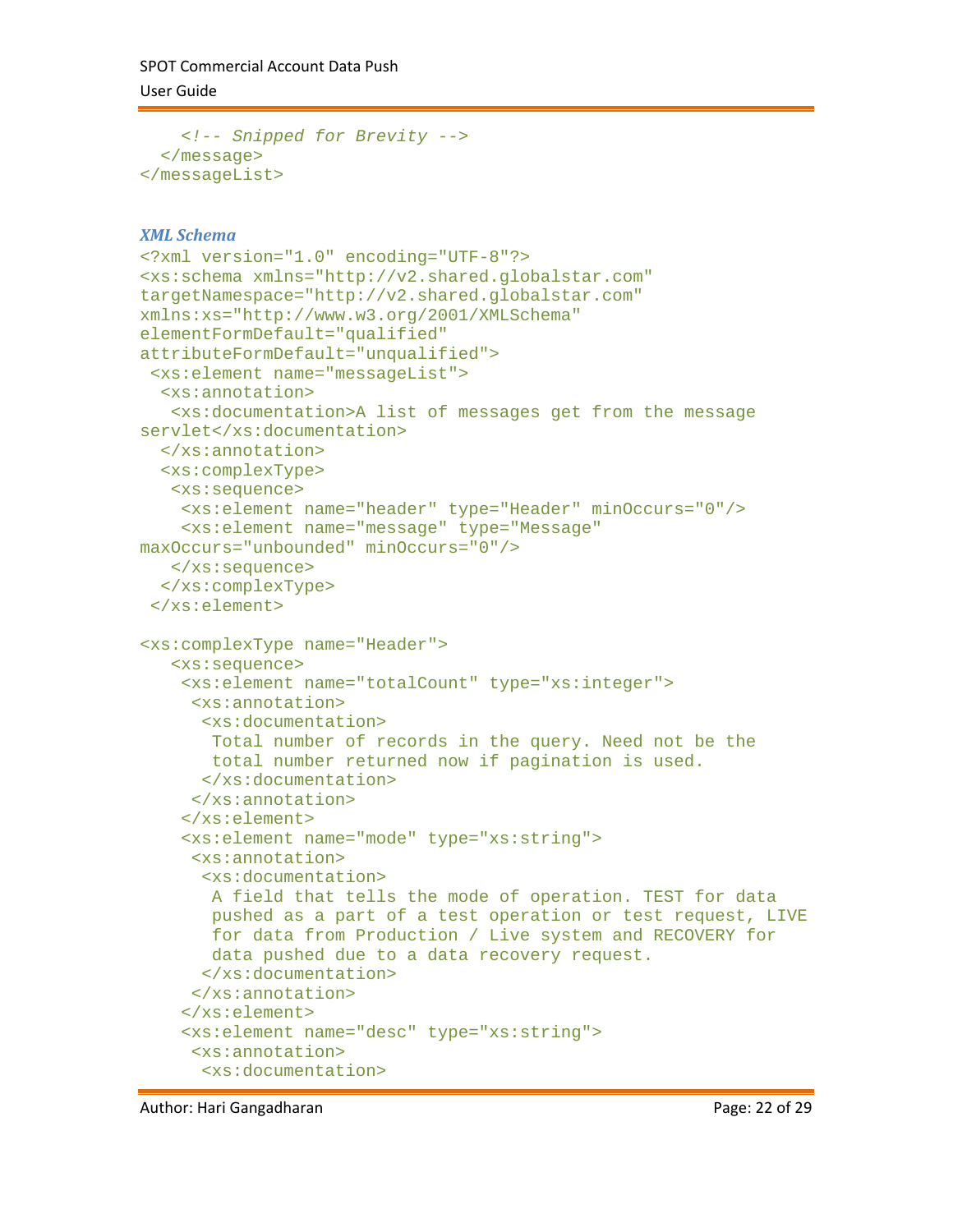```
 A description of transfer. 
       </xs:documentation> 
      </xs:annotation> 
     </xs:element> 
     <xs:element name="errors" type="Errors" minOccurs="0"/> 
    </xs:sequence> 
  </xs:complexType> 
  <xs:complexType name="Errors"> 
    <xs:sequence> 
      <xs:element name="error" type="Error" maxOccurs="unbounded" 
minOccurs="0"/> 
    </xs:sequence> 
  </xs:complexType> 
<xs:complexType name="Error"> 
    <xs:sequence> 
     <xs:element name="code" type="xs:string"> 
      <xs:annotation> 
       <xs:documentation> 
        Error code if errors occurred during processing. Error 
        codes start with E- on errors, W- on warnings and I- on 
        informational messages. 
       </xs:documentation> 
      </xs:annotation> 
     </xs:element> 
     <xs:element name="shortMessage" type="xs:string"> 
      <xs:annotation> 
       <xs:documentation> 
        Brief Error message if errors occurred during processing. 
       </xs:documentation> 
      </xs:annotation> 
     </xs:element> 
     <xs:element name="longMessage" type="xs:string"> 
      <xs:annotation> 
       <xs:documentation> 
       Detailed Error message if errors occurred during 
        processing. 
       </xs:documentation> 
      </xs:annotation> 
     </xs:element> 
    </xs:sequence> 
  </xs:complexType> 
  <xs:complexType name="Message"> 
    <xs:sequence> 
     <xs:element name="id" type="xs:integer"> 
      <xs:annotation>
```
Author: Hari Gangadharan **Page: 23 of 29** and 20 and 20 and 20 and 20 and 20 and 20 and 20 and 20 and 20 and 20 and 20 and 20 and 20 and 20 and 20 and 20 and 20 and 20 and 20 and 20 and 20 and 20 and 20 and 20 and 20 and 2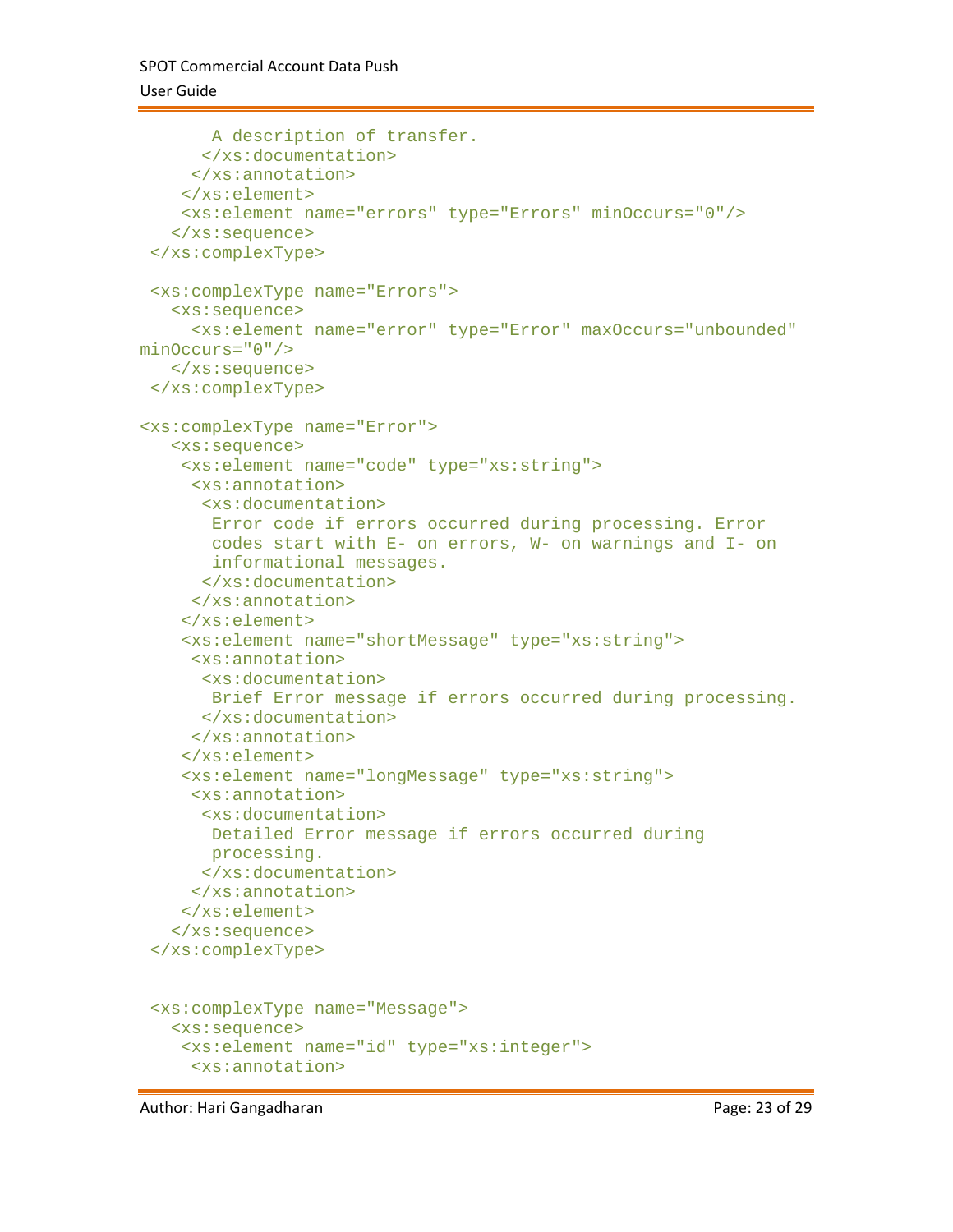```
 <xs:documentation> 
        This is the Id of the message 
       </xs:documentation> 
      </xs:annotation> 
     </xs:element> 
     <xs:element name="esn" type="xs:string"> 
      <xs:annotation> 
       <xs:documentation> 
        This is the DEVICE ESN field 
       </xs:documentation> 
      </xs:annotation> 
     </xs:element> 
     <xs:element name="esnName" type="xs:string" minOccurs="0"/> 
     <xs:element name="messageType" type="MessageType"> 
      <xs:annotation> 
       <xs:documentation> 
        One of the defined types 
       </xs:documentation> 
      </xs:annotation> 
     </xs:element> 
     <xs:element name="messageDetail" type="xs:string" 
minOccurs="0"> 
      <xs:annotation> 
       <xs:documentation> 
       Detailed Message in TEXT 
       </xs:documentation> 
      </xs:annotation> 
     </xs:element> 
     <xs:element name="timestamp" type="xs:dateTime"> 
      <xs:annotation> 
       <xs:documentation> 
        Time Message sent in GMT time 
       </xs:documentation> 
      </xs:annotation> 
     </xs:element> 
     <xs:element name="timeInGMTSecond" type="xs:integer" 
minOccurs="0"/> 
     <xs:element name="latitude" type="xs:float" minOccurs="0"/> 
     <xs:element name="longitude" type="xs:float" minOccurs="0"/> 
     <xs:element name="nearestTown" type="xs:string" 
minOccurs="0"/> 
     <xs:element name="nearestTownDistance" type="xs:string" 
minOccurs="0"/> 
    </xs:sequence> 
  </xs:complexType> 
  <xs:simpleType name="MessageType"> 
    <xs:restriction base="xs:string"> 
      <xs:enumeration value="TEST"/> 
      <xs:enumeration value="OK"/>
```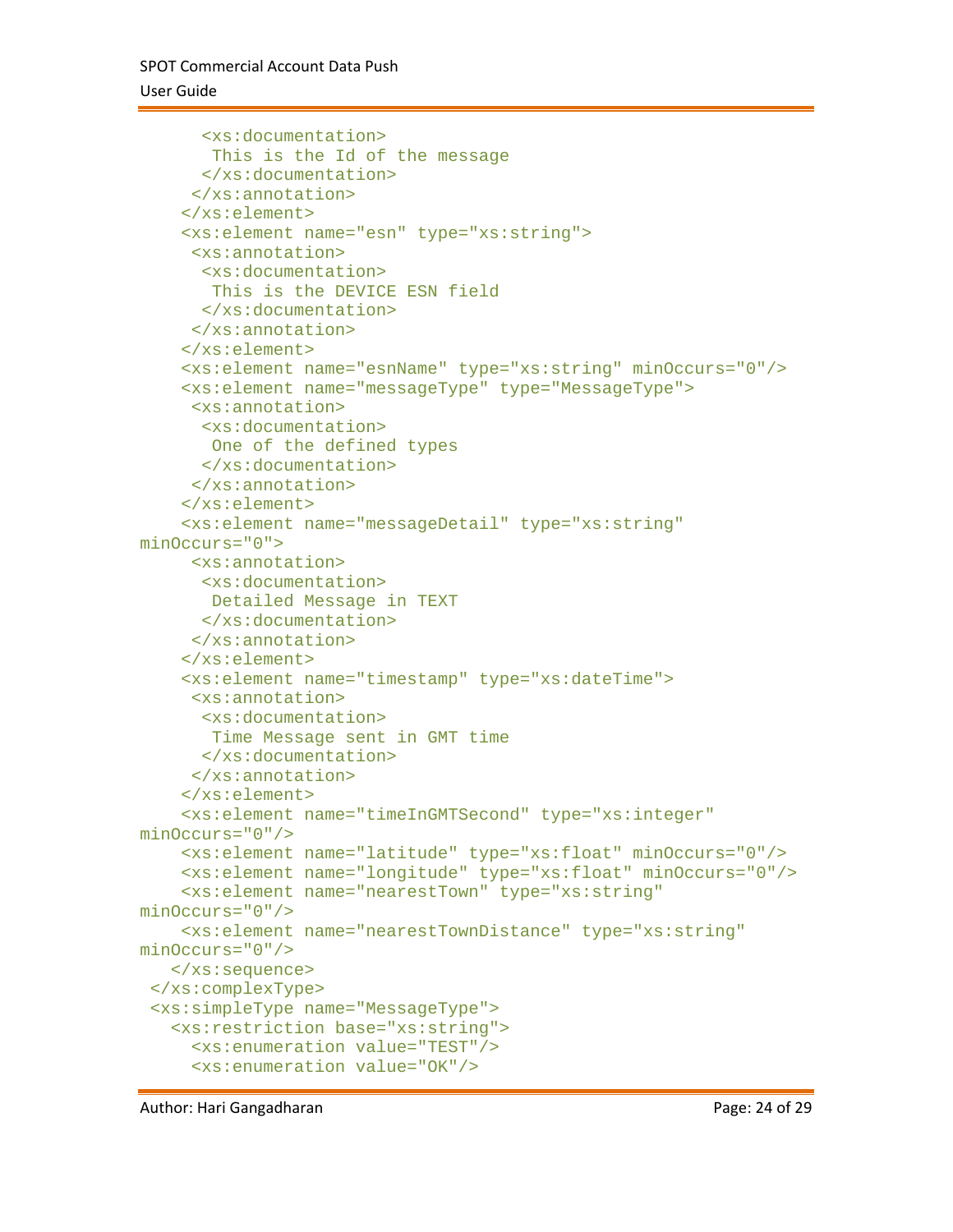```
 <xs:enumeration value="TRACK"/> 
      <xs:enumeration value="911"/> 
      <xs:enumeration value="911-CANCEL"/> 
      <xs:enumeration value="HELP"/> 
      <xs:enumeration value="HELP-CANCEL"/> 
      <xs:enumeration value="911 HELP"/> 
      <xs:enumeration value="911-CANCEL HELP"/> 
      <xs:enumeration value="911 HELP-CANCEL"/> 
      <xs:enumeration value="911-CANCEL HELP-CANCEL"/> 
    </xs:restriction> 
</xs:simpleType> 
</xs:schema>
```
### Appendix B – Sample Java Code to verify X-WSSE headers

The following is a sample Servlet that verifies the X‐WSSE headers.

```
package com.globalstar.router.test.servlet; 
import java.io.BufferedReader; 
import java.io.IOException; 
import java.security.MessageDigest; 
import java.text.DateFormat; 
import java.text.ParseException; 
import java.text.SimpleDateFormat; 
import java.util.Date; 
import java.util.Enumeration; 
import java.util.HashMap; 
import java.util.Map; 
import javax.servlet.ServletException; 
import javax.servlet.http.HttpServlet; 
import javax.servlet.http.HttpServletRequest; 
import javax.servlet.http.HttpServletResponse; 
import org.apache.commons.logging.Log; 
import org.apache.commons.logging.LogFactory; 
import sun.misc.BASE64Decoder; 
import sun.misc.BASE64Encoder; 
/**
 * Servlet implementation class CallbackServlet
 */
public class CallbackServlet extends HttpServlet { 
      public static final String CUSTOMER_TOKEN_KEY="UsernameToken 
Username"; 
      public static final String NONCE_KEY="Nonce";
```
Author: Hari Gangadharan Page: 25 of 29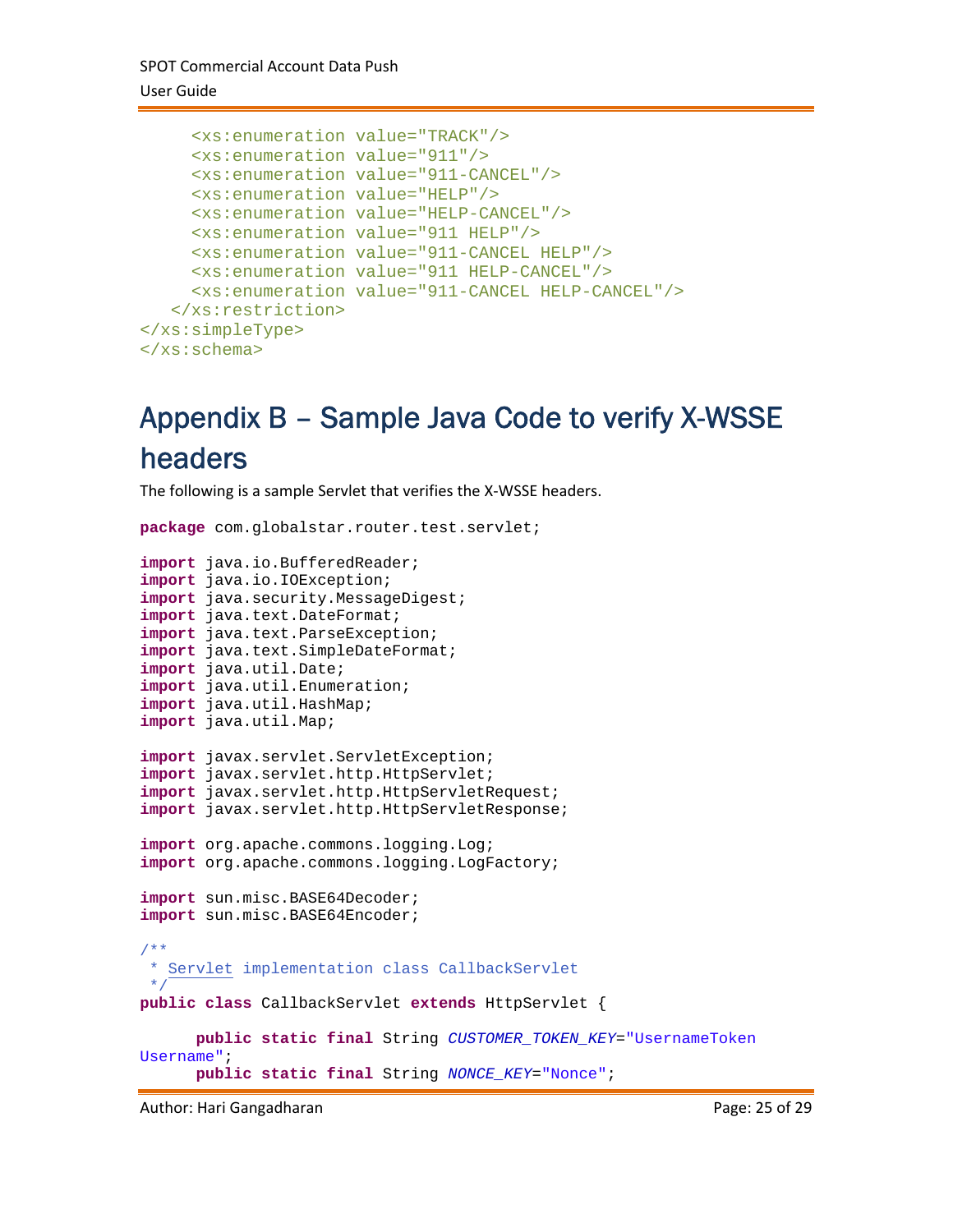```
public static final String CREATED_KEY="Created"; 
      public static final String PASSWORD_DIGEST_KEY="PasswordDigest"; 
      private static final String MY_CUSTOMER_TOKEN="ofi2jj4k"; 
      private static final String MY_SECRET_TOKEN="232sadsd441324dff"; 
      private static final long NONCE_TIME_TO_LIVE= 2 * 60 * 1000; // 2 
hours in millisec
      private static final long serialVersionUID = 1L; 
      private Log log = LogFactory.getLog(this.getClass()); 
      private BASE64Decoder decoder = new BASE64Decoder(); 
      private BASE64Encoder encoder = new BASE64Encoder(); 
      private DateFormat dateFormat = new SimpleDateFormat("yyyy-MM-
dd'T'HH:mm:ss'Z'"); 
      protected void doGet(HttpServletRequest request, 
HttpServletResponse response) throws ServletException, IOException { 
             response.sendError(401, "Unauthorized"); 
       } 
      /**
        * @see HttpServlet#doPost(HttpServletRequest request,
HttpServletResponse response)
        */
      @SuppressWarnings("unchecked") 
      protected void doPost(HttpServletRequest request, 
HttpServletResponse response) throws ServletException, IOException { 
             if (isHeadersValid(request)) { 
                  log.info("Valid WSSE Headers - request accepted");
             } else { 
                   log.warn("Invalid WSSE Headers - request ignored"); 
                   response.setHeader("WWW-Authenticate", "WSSE 
realm=\"SpotService\", profile=\"UsernameToken\""); 
                   response.sendError(401, "Unauthorized"); 
             return; 
 } 
             Enumeration headerNames = request.getHeaderNames(); 
             log.info("--------------- Headers ------------------"); 
             while(headerNames.hasMoreElements()) { 
                   String header = (String) headerNames.nextElement(); 
                   Object value = request.getHeader(header); 
                  log.info(header + " : " + value); } 
             BufferedReader reader = new
BufferedReader(request.getReader()); 
             log.info("--------------- Body ------------------"); 
             // Now get the body of the request - that contains XML
             String line = null; 
             StringBuffer buffer = new StringBuffer(); 
             while ((line = reader.readLine()) != null) { 
                   buffer.append(line); 
 } 
             log.info(buffer.toString());
```
Author: Hari Gangadharan Page: 26 of 29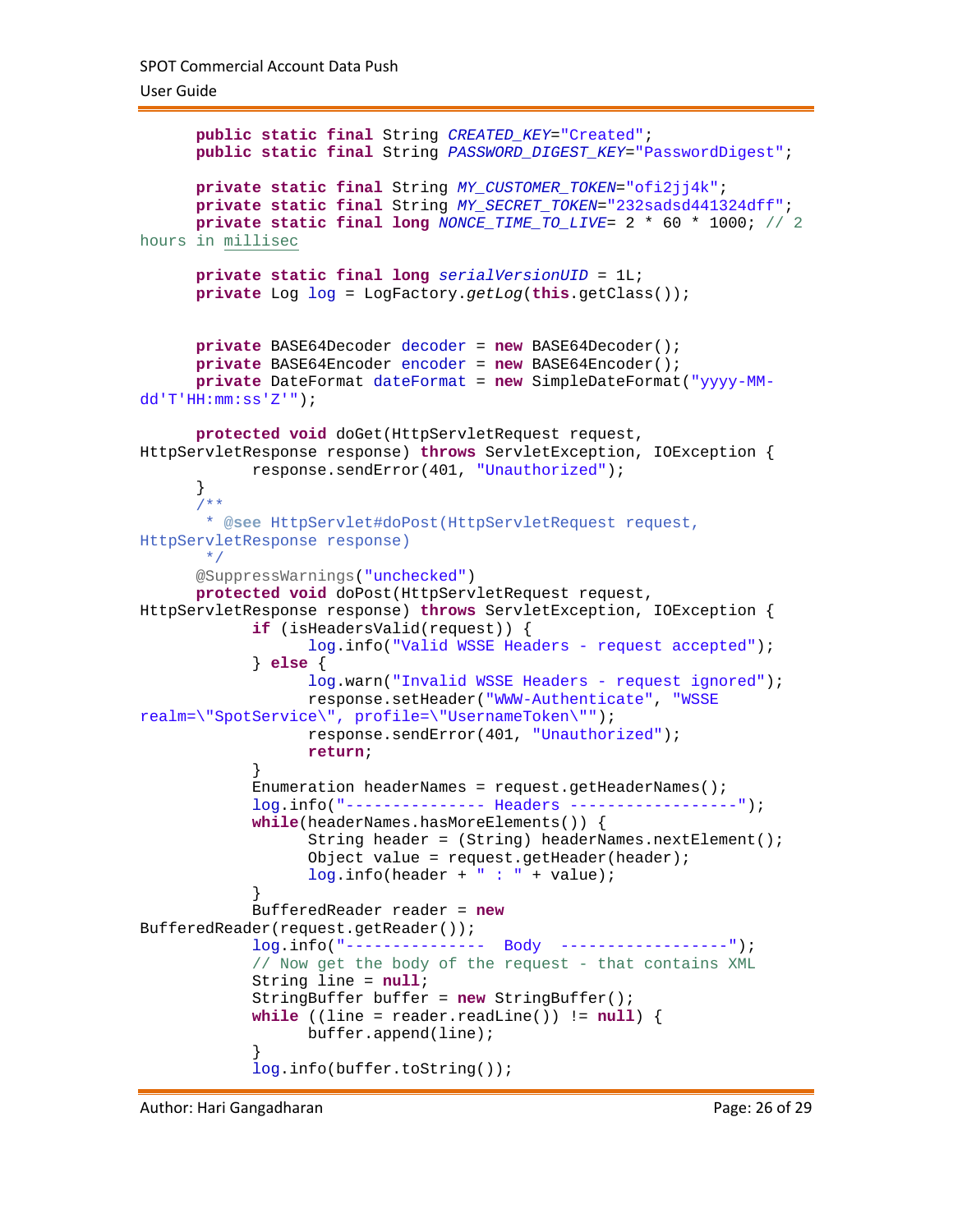```
 } 
      private boolean isHeadersValid(HttpServletRequest request) throws
IOException { 
             String wsseHeaders = request.getHeader("X-WSSE"); 
            String[] tokens = wsseHeaders.split("\", ");
             Map<String, String> keyValueMap = new HashMap<String, 
String>(); 
            for (int i=0; i< tokens.length; i++ ) {
                   String token = tokens[i]; 
                  String[] keyValue = token.split("=\"");
                   keyValueMap.put(keyValue[0], 
keyValue[1].replaceAll("\"", "")); 
 } 
             String customerToken = keyValueMap.get(CUSTOMER_TOKEN_KEY); 
             if (!MY_CUSTOMER_TOKEN.equals(customerToken)) { 
                   // This is not my request! Reject it.
                   log.error("Customer token did not match - token: " + 
MY_CUSTOMER_TOKEN + " header: " + customerToken); 
             return false; 
 } 
             String nonceEncoded = keyValueMap.get(NONCE_KEY); 
             /*
              * Here you should add code to check if the 
              * nonceEncoded is in your nonce cache / storage.
              * If it exists in the nonce storage reject
              * this request.
              * if (securityService.nonceExists(nonceEncoded)) {
                       return false;
              * }
 * 
              */
            byte[] nonce = decoder.decodeBuffer(nonceEncoded);
             String created = keyValueMap.get(CREATED_KEY); 
             try { 
                  Date date = dateFormat.parse(created);
                   Date now = new Date(); 
                   if (now.getTime() - date.getTime() > 
NONCE_TIME_TO_LIVE) { 
                        log.error("Created too old: " + created);
                         return false; 
 } 
             } catch (ParseException e) { 
                   // log and ignore
                   log.warn("Ignored the error in parsing created date: 
" + created); 
 } 
             log.info("nonceEncoded: " + nonceEncoded + " created: " + 
created + " password: " + MY_SECRET_TOKEN); 
             String passwordDigest = generatePasswordDigest(nonce, 
created.getBytes("UTF-8"), MY_SECRET_TOKEN.getBytes("UTF-8"));
```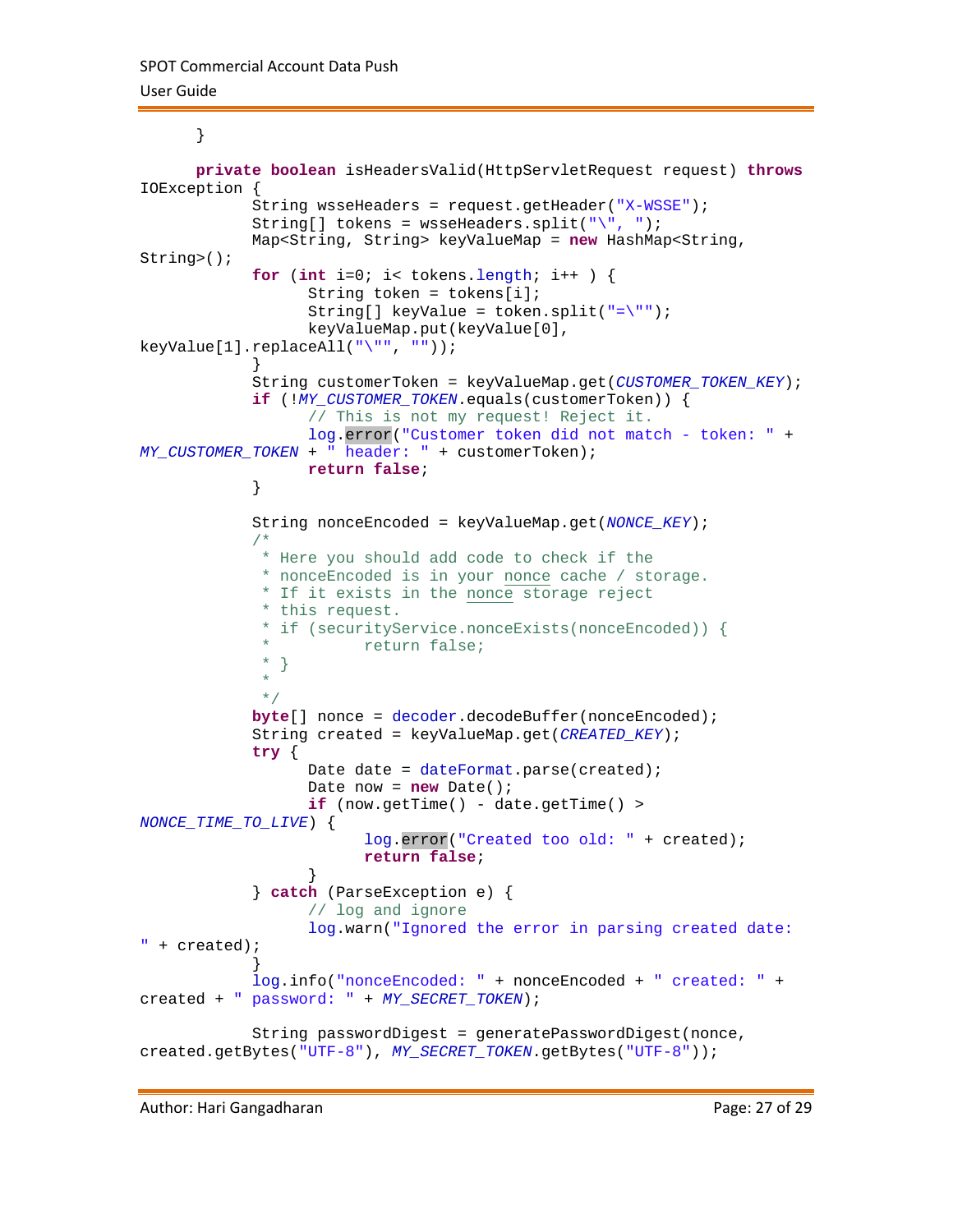#### SPOT Commercial Account Data Push User Guide

```
 String passwordDigestInHeader = 
keyValueMap.get(PASSWORD_DIGEST_KEY); 
             if (passwordDigest.equals(passwordDigestInHeader)) { 
                   // the password digest we calculated and
                   // the one in the header is same.
                   // so this request is good - use it.
 /*
                    * No insert code to save nonceEncoded
                    * in your nonce database.
                    * securityService.saveNonce(nonceEncoded);
\star/ return true; 
 } 
             log.error("Password Digest did not match - calculated: " + 
passwordDigest + " header: " + passwordDigestInHeader); 
             return false; 
       } 
      private synchronized String generatePasswordDigest(byte[] nonce, 
byte[] created, 
                   byte[] password) { 
             try { 
                   MessageDigest messageDigester = 
MessageDigest.getInstance("SHA-1"); 
                   // SHA-1 ( nonce + created + password )
                   messageDigester.reset(); 
                   messageDigester.update(nonce); 
                   messageDigester.update(created); 
                   messageDigester.update(password); 
                   return encoder.encode(messageDigester.digest()); 
             } catch (java.security.NoSuchAlgorithmException e) { 
                   throw new RuntimeException(e); 
 } 
       } 
}
```
### Appendix C – Common error messages and reason

The following are the common error messages and the possible reasons for those errors.

| <b>Error Message</b>                  | <b>Description</b>                                     |  |  |
|---------------------------------------|--------------------------------------------------------|--|--|
|                                       |                                                        |  |  |
| HTTP operation failed with            | This mostly happens in older Application servers like  |  |  |
| statusCode: 400, status: HTTP/1.1 400 | Sun System Application server 8.2. This is due to the  |  |  |
| Bad request                           | fact that the Application server does not support non- |  |  |
|                                       | standard headers like WSSE. Please upgrade to Sun      |  |  |
|                                       | Application Server 9.1 or Glassfish 2.                 |  |  |
|                                       |                                                        |  |  |

Author: Hari Gangadharan **Page: 28 of 29** and 20 and 20 and 20 and 20 and 20 and 20 and 20 and 20 and 20 and 20 and 20 and 20 and 20 and 20 and 20 and 20 and 20 and 20 and 20 and 20 and 20 and 20 and 20 and 20 and 20 and 2